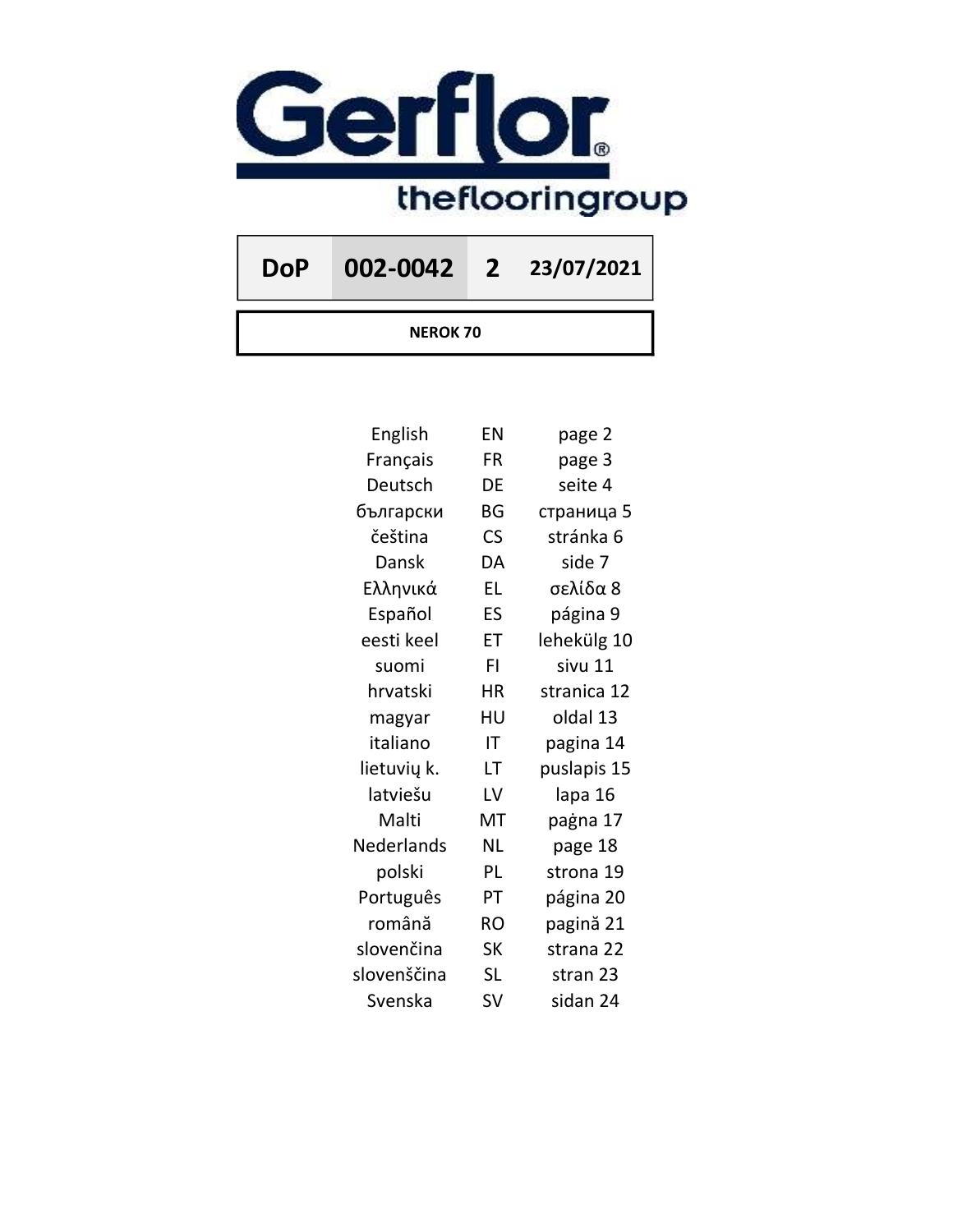

| <b>DECLARATION OF PERFORMANCE</b>                                                           |                                   |                     |                                                 |  |  |
|---------------------------------------------------------------------------------------------|-----------------------------------|---------------------|-------------------------------------------------|--|--|
| <b>No</b>                                                                                   | 002-0042<br>$\mathbf{2}$          | 23/07/2021          | <b>EN</b>                                       |  |  |
| 1. Unique identification code of the product-type:<br><b>NEROK 70</b>                       |                                   |                     |                                                 |  |  |
| 2. Intended use/es:<br>Floor covering for internal use                                      |                                   |                     |                                                 |  |  |
| 3. Manufacturer:<br>GERFLOR - 50 Cours de la République - 69627 Villeurbanne Cedex - France |                                   |                     |                                                 |  |  |
| 4. System/s of AVCP:                                                                        |                                   |                     |                                                 |  |  |
| System $3 \rightarrow$ characteristics A and C                                              |                                   |                     |                                                 |  |  |
| System $4 \rightarrow$ other characteristics                                                |                                   |                     |                                                 |  |  |
| 5. Harmonised standard:<br>EN 14041: 2004<br>Notified body/ies:                             |                                   |                     |                                                 |  |  |
| 2401 - CRET<br>2401 - CRET                                                                  | performed and issued test reports | characteristic A:   | 2021/216<br>2021/138                            |  |  |
| 6. Declared performance/s:                                                                  |                                   |                     |                                                 |  |  |
| <b>Essential characteristics</b>                                                            |                                   | <b>Performances</b> | <b>Harmonised</b><br>technical<br>specification |  |  |
| A - Reaction to fire                                                                        | <b>Bfl s1 - GNCS</b>              | Cfl s1 - GCS        |                                                 |  |  |

| <b>A</b> - Reaction to fire          | BII SI - GNUS        | UII 51 - UUS   |  |
|--------------------------------------|----------------------|----------------|--|
| <b>B</b> - Content of PCP            | <b>NPD</b>           |                |  |
| C - Emissions of formaldehyde (HCHO) | E <sub>1</sub>       |                |  |
| D - Water tightness                  | <b>NPD</b>           | EN 14041: 2004 |  |
| <b>E</b> - Slip resistance           | <b>DS</b>            |                |  |
| <b>IF - Electrical behaviour</b>     | $<$ 2 kV             |                |  |
| G - Thermal conductivity             | $0,25$ W/m $\cdot$ K |                |  |

The performance of the product above is in conformity with the set of declared performance/s. This declaration of performance is issued, in accordance with the regulation (UE) No.305/2011, under the sole responsibility of the manufacturer identified above.

Signed for and on behalf of the manufacturer by :

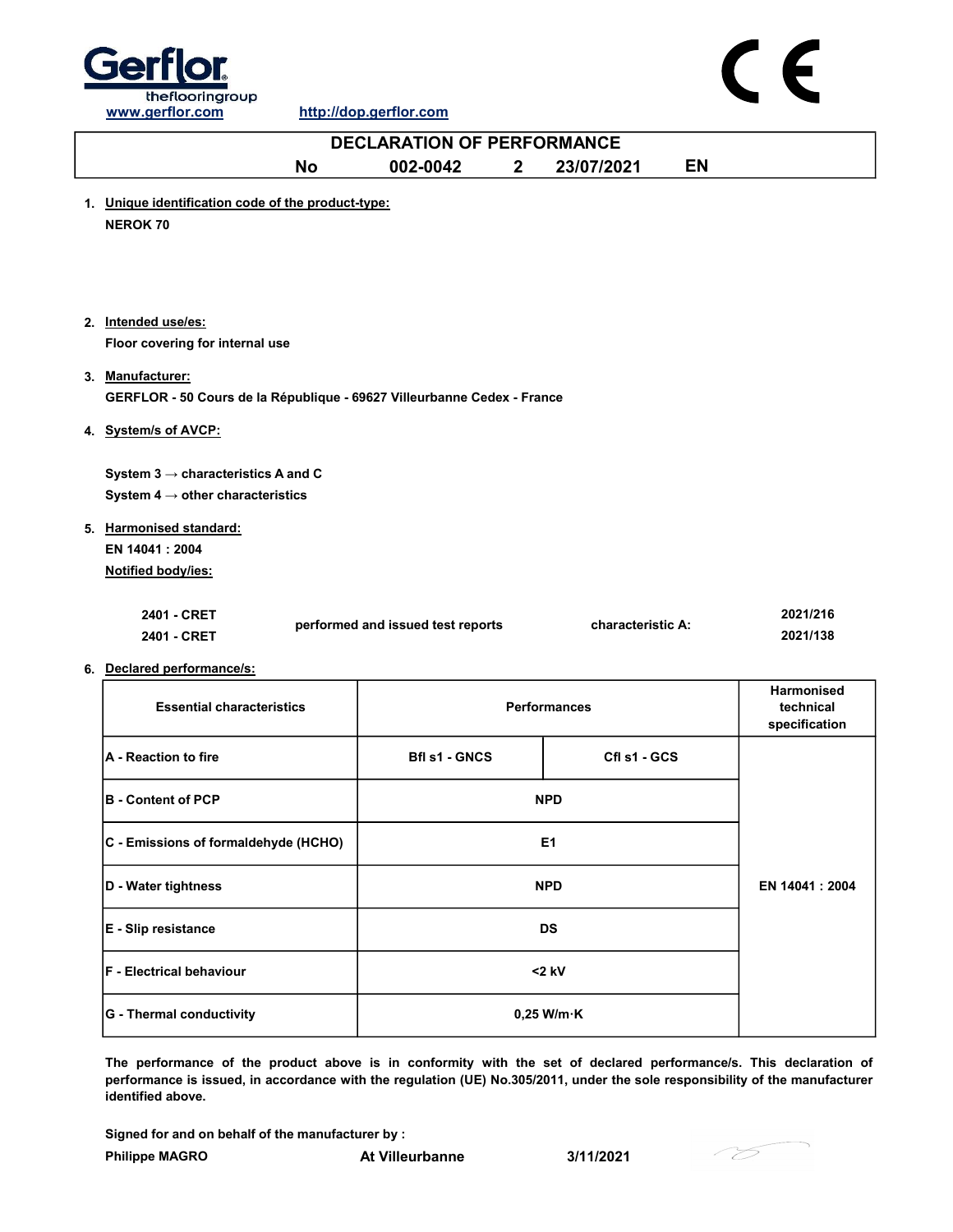



### No 002-0042 2 23/07/2021 FR 1. Code d'identification unique du produit type: NEROK 70 2. Usage(s) prévu(s): 3. Fabricant: 4. Système(s) d'évaluation et de vérification de la constance des performances: 5. Norme harmonisée: 2401 - CRET 2401 - CRET 6. Performance(s) déclarée(s): 2021/216 2021/138 Caractéristiques essentielles Système 4 → autres caractéristiques EN 14041 : 2004 Organisme(s) notifié(s): a réalisé et délivré le rapport d'essais Performances Spécifications techniques harmonisées A - Réaction au feu **Bruck Cfl state au Senation Cfl state Cfl** s1 - GCS Cfl s1 - GCS EN 14041 : 2004 B - Teneur en PCP NPD C - Émissions de formaldéhyde (HCHO)  $\vert$ D - Étanchéité à l'eau NPD DECLARATION DES PERFORMANCES Revêtement de sol pour usage intérieur GERFLOR - 50 Cours de la République - 69627 Villeurbanne Cedex - France Système 3 → caractéristiques A et C caractéristique A:

Les performances du produit identifié ci-dessus sont conformes aux performances déclarées. Conformément au règlement G - Conductivité thermique  $\vert$   $\vert$  0,25 W/m·K F - Comportement électrique <2 kV

(UE) no 305/2011, la présente déclaration des performances est établie sous la seule responsabilité du fabricant mentionné cidessus.

Signé pour le fabricant et en son nom par:

Philippe MAGRO **A Villeurbanne** 3/11/2021

E - Résistance au glissement DS

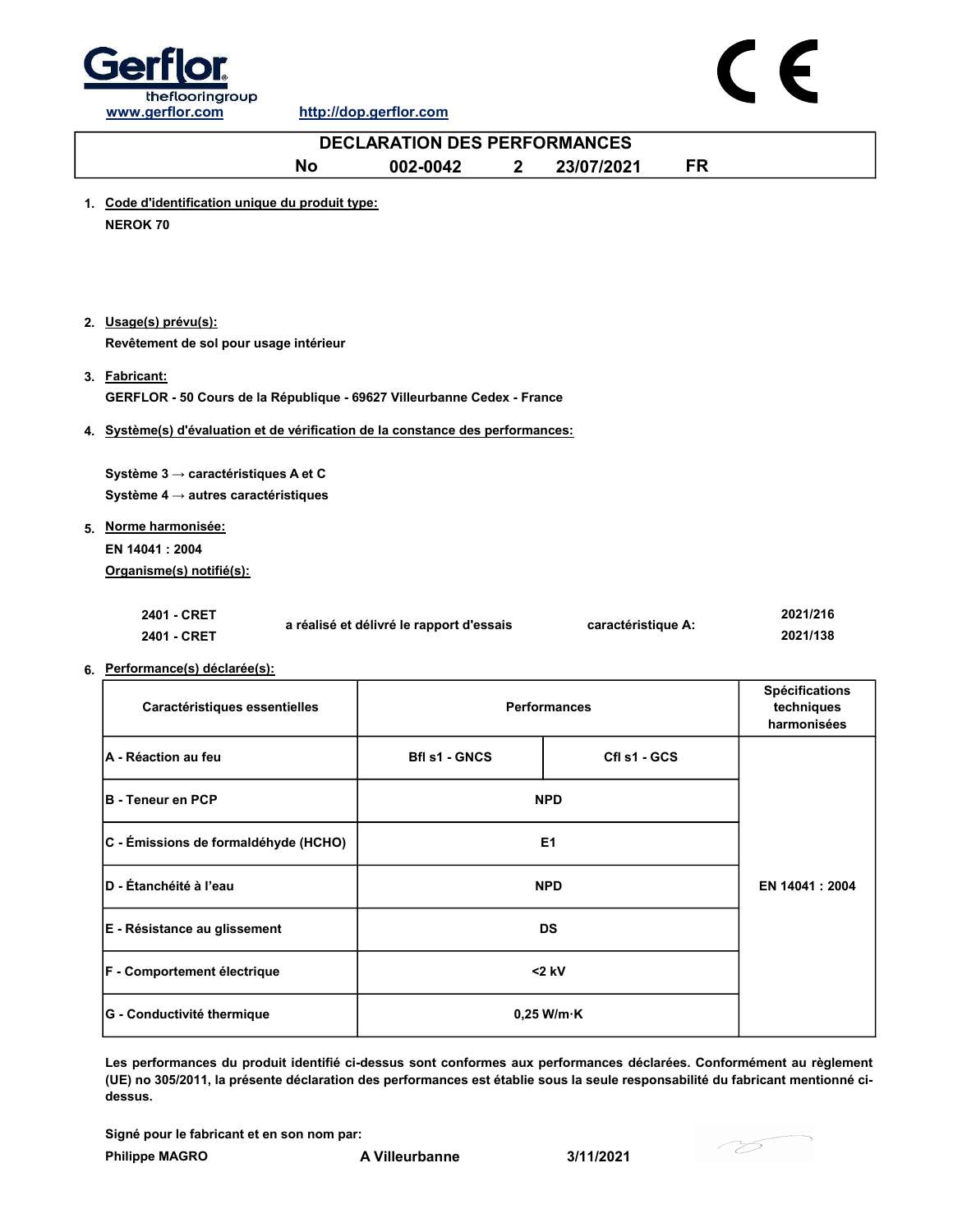

## C E

| <b>LEISTUNGSERKLÄRUNG</b>                                                                 |                                 |              |                       |    |                                              |
|-------------------------------------------------------------------------------------------|---------------------------------|--------------|-----------------------|----|----------------------------------------------|
| <b>No</b>                                                                                 | 002-0042                        | $\mathbf{2}$ | 23/07/2021            | DE |                                              |
| 1. Eindeutiger Kenncode des Produkttyps:<br><b>NEROK 70</b>                               |                                 |              |                       |    |                                              |
|                                                                                           |                                 |              |                       |    |                                              |
| 2. Verwendungszweck(e):<br>Bodenbeläge für Innenanwendung                                 |                                 |              |                       |    |                                              |
| 3. Hersteller:<br>GERFLOR - 50 Cours de la République - 69627 Villeurbanne Cedex - France |                                 |              |                       |    |                                              |
| 4. System(e) zur Bewertung und Überprüfung der Leistungsbeständigkeit:                    |                                 |              |                       |    |                                              |
| System $3 \rightarrow$ Wesentliche A und C<br>System 4 $\rightarrow$ Andere wesentliche   |                                 |              |                       |    |                                              |
| 5. Harmonisierte Norm:<br>EN 14041: 2004                                                  |                                 |              |                       |    |                                              |
| <b>Notifizierte Stelle(n):</b><br>2401 - CRET<br>2401 - CRET                              | hat vorgenommen die Prüfbericht |              | <b>Wesentliche A:</b> |    | 2021/216<br>2021/138                         |
| 6. Erklärte Leistung(en):                                                                 |                                 |              |                       |    |                                              |
| <b>Wesentliche Merkmale</b>                                                               |                                 |              | Leistung              |    | Harmonisierte<br>technische<br>Spezifikation |
| A - Brandverhalten                                                                        | <b>Bfl s1 - GNCS</b>            |              | Cfl s1 - GCS          |    |                                              |
| <b>B</b> - Gehalt an PCP                                                                  |                                 |              | <b>NPD</b>            |    |                                              |
| C - Formaldehydemissionen (HCHO)                                                          |                                 |              | E <sub>1</sub>        |    |                                              |
| D - Wasserdichtigkeit                                                                     | <b>NPD</b>                      |              | EN 14041 : 2004       |    |                                              |
| E - Gleitwiderstand                                                                       | <b>DS</b>                       |              |                       |    |                                              |
| F - Elektrisches Verhalten                                                                |                                 |              | $<$ 2 kV              |    |                                              |
| G - Wärmeleitfähigkeit                                                                    |                                 |              | $0,25$ W/m $\cdot$ K  |    |                                              |

Die Leistung des vorstehenden Produkts entspricht der erklärten Leistung/den erklärten Leistungen. Für die Erstellung der Leistungserklärung im Einklang mit der Verordnung (EU) Nr. 305/2011 ist allein der obengenannte Hersteller verantwortlich.

Philippe MAGRO in Villeurbanne 3/11/2021 Unterzeichnet für den Hersteller und im Namen des Herstellers von: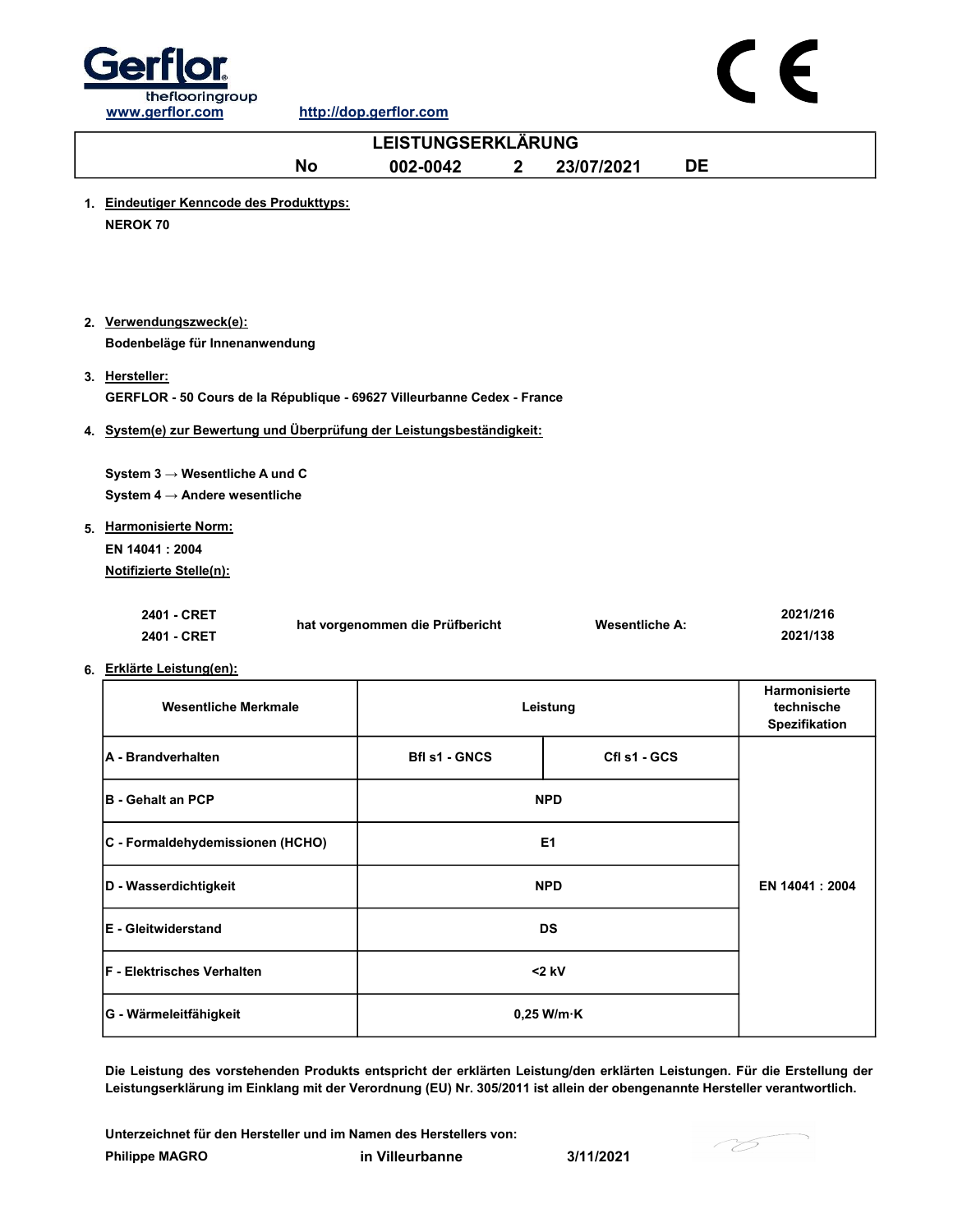



### No 002-0042 2 23/07/2021 BG 1. Уникален идентификационен код на типа продукт: NEROK 70 2. Предвидена употреба/употреби: 3. Производител: 4. Система/системи за оценяване и проверка на постоянството на експлоатационните показатели: ДЕКЛАРАЦИЯ ЗА ЕКСПЛОАТАЦИОННИ ПОКАЗАТЕЛИ Подови покрития за използване на закрито GERFLOR - 50 Cours de la République - 69627 Villeurbanne Cedex - France Система 3  $\rightarrow$  съществени характеристики А и С Система 4 → друг съществени характеристики

### 5. Хармонизиран стандарт:

EN 14041 : 2004 Нотифициран орган/органи:

| 2401 - CRET |                                          | съществени характеристики | 2021/216 |
|-------------|------------------------------------------|---------------------------|----------|
| 2401 - CRET | извърши и издаде протоколи от изпитвания |                           | 2021/138 |

### 6. Декларирани експлоатационни показатели:

| Съществени характеристики         | Експлоатационни показатели           | Хармонизирана<br>техническа<br>спецификация |                 |
|-----------------------------------|--------------------------------------|---------------------------------------------|-----------------|
| А - Реакция на огън               | <b>Bfl s1 - GNCS</b><br>Cfl s1 - GCS |                                             |                 |
| В - Съдържание на пентахлорофенол | <b>NPD</b>                           |                                             |                 |
| <b>C - Емисии на формалдехид</b>  | E <sub>1</sub>                       |                                             |                 |
| D - Водонепроницаемост            | <b>NPD</b>                           |                                             | EN 14041 : 2004 |
| Е - Устойчивост на приплъзване    | <b>DS</b>                            |                                             |                 |
| <b>F</b> - Електрическо поведение | $<$ 2 kV                             |                                             |                 |
| G - Топлопроводимост              | $0,25$ W/m $\cdot$ K                 |                                             |                 |

Експлоатационните показатели на продукта, посочени по-горе, са в съответствие с декларираните експлоатационни показатели. Настоящата декларация за експлоатационни показатели се издава в съответствие с Регламент (ЕС) № 305/2011, като отговорността за нея се носи изцяло от посочения по-горе производител.

Подписано за и от името на производителя от:

- 75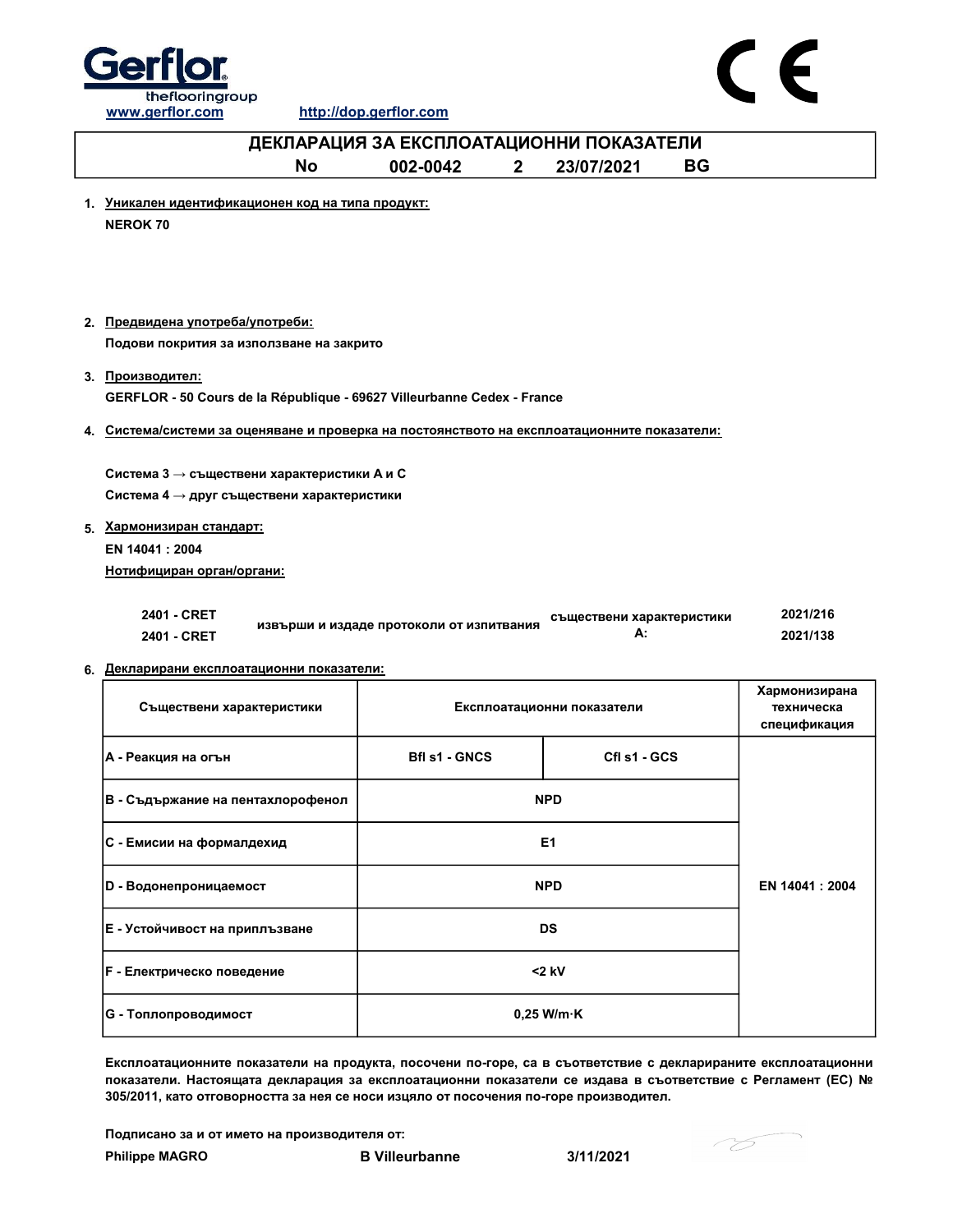



| PROHLÁŠENÍ O VLASTNOSTECH                                                              |                                    |              |                    |                          |                                        |
|----------------------------------------------------------------------------------------|------------------------------------|--------------|--------------------|--------------------------|----------------------------------------|
| <b>No</b>                                                                              | 002-0042                           | $\mathbf{2}$ | 23/07/2021         | $\mathsf{CS}\phantom{0}$ |                                        |
| 1. Jedinečný identifikační kód typu výrobku:<br><b>NEROK 70</b>                        |                                    |              |                    |                          |                                        |
| 2. Zamýšlené/zamýšlená použití:<br>Podlahova krytina pro použití v interiéru           |                                    |              |                    |                          |                                        |
| 3. Výrobce:<br>GERFLOR - 50 Cours de la République - 69627 Villeurbanne Cedex - France |                                    |              |                    |                          |                                        |
| 4. Systém/systémy POSV:                                                                |                                    |              |                    |                          |                                        |
| Systém 3 → charakteristiky A a C<br>Systém 4 → ostatni charakteristiky                 |                                    |              |                    |                          |                                        |
| 5. Harmonizovaná norma:<br>EN 14041 : 2004<br>Oznámený subjekt/oznámené subjekty:      |                                    |              |                    |                          |                                        |
| 2401 - CRET<br>2401 - CRET                                                             | provedl a vydal zkušební protokoly |              | charakteristiky A: |                          | 2021/216<br>2021/138                   |
| 6. Deklarovaná vlastnosť/Deklarované vlastnosti:                                       |                                    |              |                    |                          |                                        |
| Základní charakteristiky                                                               |                                    |              | <b>Vlastnost</b>   |                          | Harmonizované<br>technické specifikace |
| A - Reakce na oheň                                                                     | <b>Bfl s1 - GNCS</b>               |              | Cfl s1 - GCS       |                          |                                        |
| B - Obsah pentachlorfenolu (PCP)                                                       |                                    | <b>NPD</b>   |                    |                          |                                        |
| C - Emise formaldehydu                                                                 |                                    |              | E1                 |                          |                                        |
| D - Vodotěsnost                                                                        |                                    |              | <b>NPD</b>         |                          | EN 14041 : 2004                        |
| E - Odolnost proti skluzu                                                              |                                    | <b>DS</b>    |                    |                          |                                        |

Vlastnosti výše uvedeného výrobku jsou ve shodě se souborem deklarovaných vlastností. Toto prohlášení o vlastnostech se v souladu s nařízením (EU) č. 305/2011 vydává na výhradní odpovědnost výrobce uvedeného výše.

Philippe MAGRO **V** Villeurbanne 3/11/2021 Podepsáno za výrobce a jeho jménem:

F - Elektrostatické vlastnosti <2 kV

G - Tepelnou vodivost and a control of the control of the control of the control of the control of the control of the control of the control of the control of the control of the control of the control of the control of the

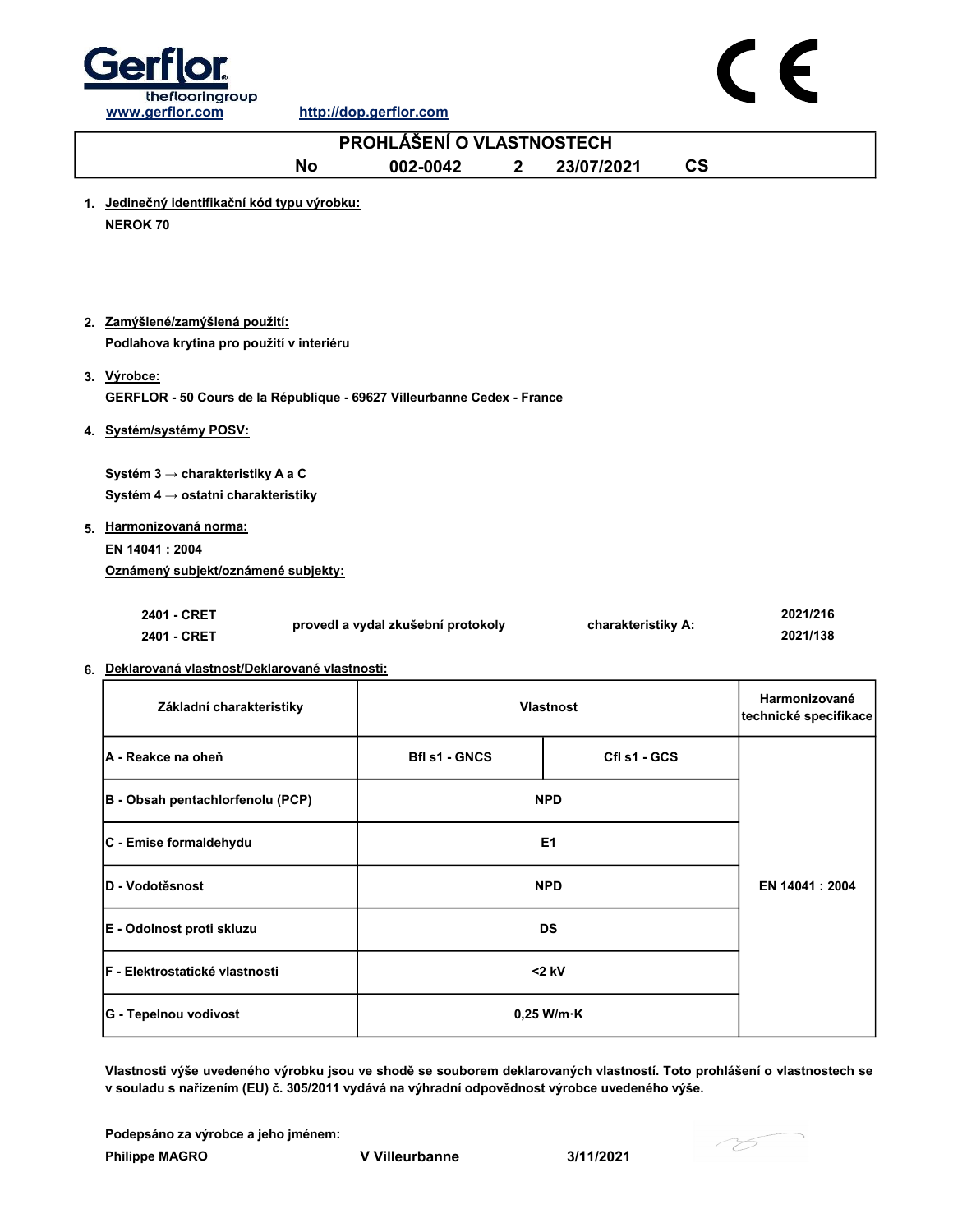



| <b>YDEEVNEDEKLARATION</b>                                                                                                                                              |                                        |             |                      |           |                             |
|------------------------------------------------------------------------------------------------------------------------------------------------------------------------|----------------------------------------|-------------|----------------------|-----------|-----------------------------|
| <b>No</b>                                                                                                                                                              | 002-0042                               | $\mathbf 2$ | 23/07/2021           | <b>DA</b> |                             |
| 1. Varetypens unikke identifikationskode:<br><b>NEROK 70</b>                                                                                                           |                                        |             |                      |           |                             |
| 2. Tilsigtet anvendelse:<br>Gulvbelægning beregnet til indvendig brug                                                                                                  |                                        |             |                      |           |                             |
| 3. Fabrikant:<br>GERFLOR - 50 Cours de la République - 69627 Villeurbanne Cedex - France                                                                               |                                        |             |                      |           |                             |
| 4. System eller systemer til vurdering og kontrol af konstansen af ydeevnen:                                                                                           |                                        |             |                      |           |                             |
| Systemet 3 → egenskaber A og C<br>Systemet 4 $\rightarrow$ anden egenskaber<br>5. Harmoniseret standard:<br>EN 14041 : 2004<br>Notificeret organ/notificerede organer: |                                        |             |                      |           |                             |
| 2401 - CRET<br>2401 - CRET                                                                                                                                             | udførte og udstedte prøvningsrapporten |             | egenskaber A:        |           | 2021/216<br>2021/138        |
| 6. Deklareret ydeevne/deklarerede ydeevner:                                                                                                                            |                                        |             |                      |           | Harmoniserede               |
| Væsentlige egenskaber                                                                                                                                                  |                                        |             | Ydeevne              |           | tekniske<br>specifikationer |
| A - Reaktion ved brand                                                                                                                                                 | <b>Bfl s1 - GNCS</b>                   |             | Cfl s1 - GCS         |           |                             |
| B - Indhold af pentachlorophenol (PCP)                                                                                                                                 |                                        |             | <b>NPD</b>           |           |                             |
| C - Afgivelse af formaldehyd                                                                                                                                           |                                        |             | E1                   |           |                             |
| D - Vandtæthed                                                                                                                                                         |                                        |             | <b>NPD</b>           |           | EN 14041: 2004              |
| E - Skridsikkerhed                                                                                                                                                     | <b>DS</b>                              |             |                      |           |                             |
| F - Elektrisk opførsel                                                                                                                                                 |                                        |             | $<$ 2 kV             |           |                             |
| G - Varmeledningsevne                                                                                                                                                  |                                        |             | $0,25$ W/m $\cdot$ K |           |                             |

Ydeevnen for den vare, der er anført ovenfor, er i overensstemmelse med den deklarerede ydeevne. Denne ydeevnedeklaration er udarbejdet i overensstemmelse med forordning (EU) nr. 305/2011 på eneansvar af den fabrikant, der er anført ovenfor.

Underskrevet for fabrikanten og på dennes vegne af:

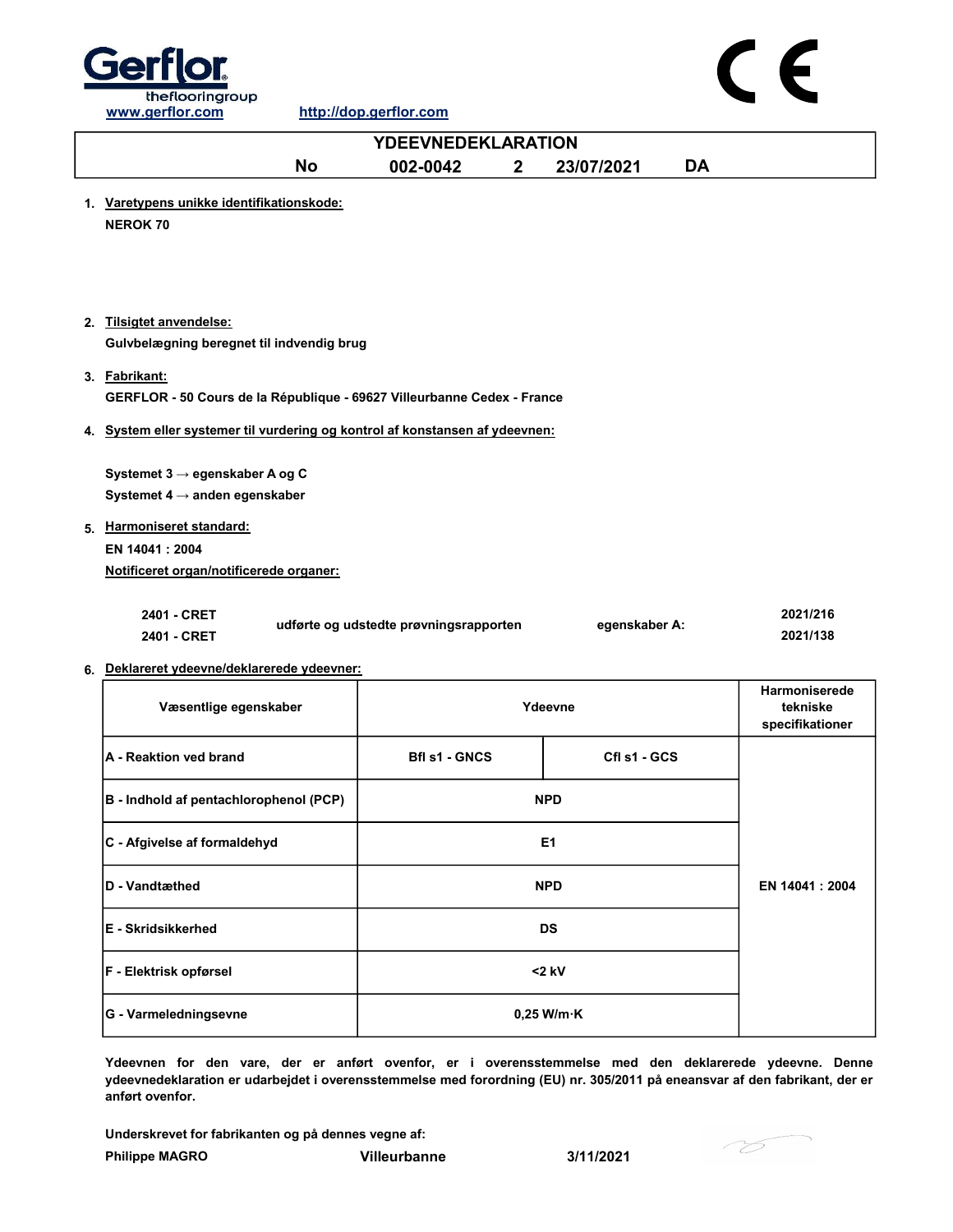

|                                                                                                                                                                                                             | ΔΗΛΩΣΗ ΕΠΙΔΟΣΕΩΝ                               |              |                           |                                         |
|-------------------------------------------------------------------------------------------------------------------------------------------------------------------------------------------------------------|------------------------------------------------|--------------|---------------------------|-----------------------------------------|
| <b>No</b>                                                                                                                                                                                                   | 002-0042                                       | $\mathbf{2}$ | <b>EL</b><br>23/07/2021   |                                         |
| 1. Μοναδικός κωδικός ταυτοποίησης του τύπου του προϊόντος:<br><b>NEROK 70</b>                                                                                                                               |                                                |              |                           |                                         |
| 2. Προβλεπόμενη (-ες) χρήση (-εις):<br>Καλύμματα δαπέδου για χρήση σε εσωτερικούς χώρους                                                                                                                    |                                                |              |                           |                                         |
| 3. Κατασκευαστής:                                                                                                                                                                                           |                                                |              |                           |                                         |
| GERFLOR - 50 Cours de la République - 69627 Villeurbanne Cedex - France                                                                                                                                     |                                                |              |                           |                                         |
| 4. Σύστημα/συστήματα AVCP (αξιολόγηση και επαλήθευση της σταθερότητας της επίδοσης):                                                                                                                        |                                                |              |                           |                                         |
| Σύστημα 3 → ουσιώδη χαρακτηριστικά Α και C<br>Σύστημα 4 → άλλος ουσιώδη χαρακτηριστικά<br>5. Εναρμονισμένα πρότυπα:<br>EN 14041: 2004<br>Κοινοποιημένος(-οι) οργανισμός(-οι):<br>2401 - CRET<br>2401 - CRET | διενήργησε και εξέδωσε εκθέσεις των<br>δοκιμών |              | ουσιώδη χαρακτηριστικά Α: | 2021/216<br>2021/138                    |
| 6. Δηλωθείσα(-ες) επίδοση(-εις):                                                                                                                                                                            |                                                |              |                           |                                         |
| Ουσιώδη χαρακτηριστικά                                                                                                                                                                                      |                                                |              | Απόδοση                   | Εναρμονισμένη<br>τεχνική<br>προδιαγραφή |
| Α - Αντίδραση στη φωτιά                                                                                                                                                                                     | <b>Bfl s1 - GNCS</b>                           |              | Cfl s1 - GCS              |                                         |
| Β - πενταχλωροφαινόλη περιεχόμενο                                                                                                                                                                           |                                                |              | <b>NPD</b>                |                                         |
| C - Εκπομπή φορμαλδεΰδης                                                                                                                                                                                    | E <sub>1</sub>                                 |              |                           |                                         |
| D - Itanchiiti                                                                                                                                                                                              | <b>NPD</b>                                     |              |                           | EN 14041 : 2004                         |
| Ε - Αντίσταση στην ολίσθηση                                                                                                                                                                                 |                                                | DS           |                           |                                         |
| <b>F</b> - Ηλεκτρική συμπεριφορά                                                                                                                                                                            |                                                |              | $<$ 2 kV                  |                                         |
| G - Θερμική αγωγιμότητα                                                                                                                                                                                     |                                                |              | $0,25$ W/m $\cdot$ K      |                                         |

Η επίδοση του προϊόντος που ταυτοποιείται ανωτέρω είναι σύμφωνη με τη (τις) δηλωθείσα(-ες) επίδοση(-εις). Η δήλωση αυτή των επιδόσεων συντάσσεται, σύμφωνα με τον κανονισμό (ΕΕ) αριθ. 305/2011, με αποκλειστική ευθύνη του κατασκευαστή που ταυτοποιείται ανωτέρω.

Υπογραφή για λογαριασμό και εξ ονόματος του κατασκευαστή από:

| <b>Philippe MAGRO</b> |  |
|-----------------------|--|
|-----------------------|--|

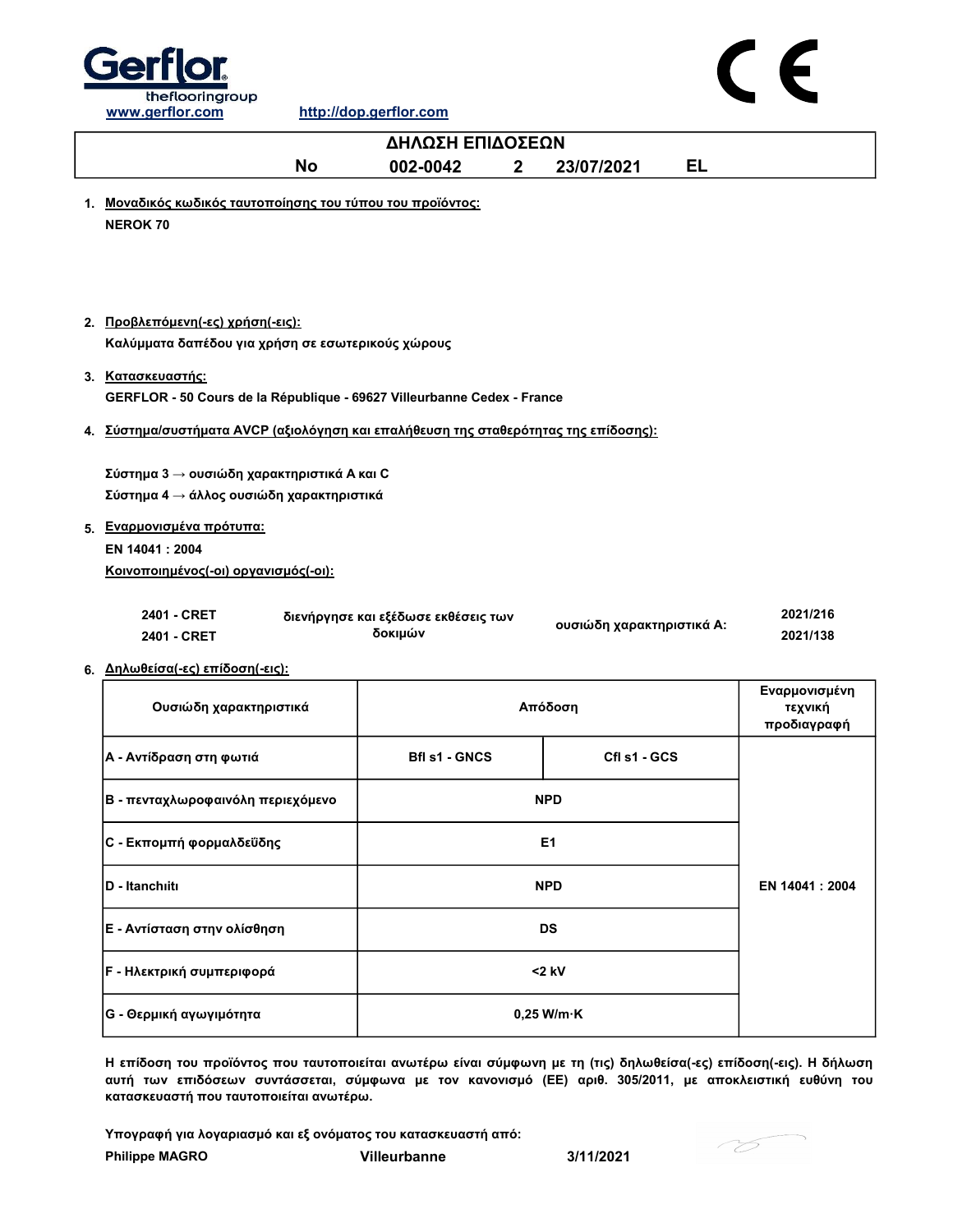

| <b>DECLARACIÓN DE PRESTACIONES</b>                                                                                                                                  |                                       |                         |                                             |  |  |
|---------------------------------------------------------------------------------------------------------------------------------------------------------------------|---------------------------------------|-------------------------|---------------------------------------------|--|--|
| <b>No</b>                                                                                                                                                           | 002-0042<br>$\mathbf{2}$              | <b>ES</b><br>23/07/2021 |                                             |  |  |
| 1. Código de identificación única del producto tipo:<br><b>NEROK 70</b>                                                                                             |                                       |                         |                                             |  |  |
| 2. Usos previstos:<br>Revestimiento de suelo para uso en interiores                                                                                                 |                                       |                         |                                             |  |  |
| 3. Fabricante:<br>GERFLOR - 50 Cours de la République - 69627 Villeurbanne Cedex - France                                                                           |                                       |                         |                                             |  |  |
| 4. Sistemas de evaluación y verificación de la constancia de las prestaciones (EVCP):                                                                               |                                       |                         |                                             |  |  |
| Sistema 3 $\rightarrow$ características A y C<br>Sistema 4 $\rightarrow$ otras características<br>5. Norma armonizada:<br>EN 14041: 2004<br>Organismos notificados: |                                       |                         |                                             |  |  |
| 2401 - CRET<br>2401 - CRET<br>6. Prestaciones declaradas:                                                                                                           | realizado y emitido informe de ensayo | características A:      | 2021/216<br>2021/138                        |  |  |
| Características esenciales                                                                                                                                          |                                       | <b>Prestaciones</b>     | Especificaciones<br>técnicas<br>armonizadas |  |  |
| A - Reacción al fuego                                                                                                                                               | <b>Bfl s1 - GNCS</b>                  | Cfl s1 - GCS            |                                             |  |  |
| B - Contenido de pentaclorofenol (PCP)                                                                                                                              |                                       | <b>NPD</b>              |                                             |  |  |
| C - Emisión de formaldehído                                                                                                                                         |                                       | E <sub>1</sub>          |                                             |  |  |
| D - Estanquidad                                                                                                                                                     |                                       | EN 14041 : 2004         |                                             |  |  |
| E - Resistencia al deslizamiento                                                                                                                                    |                                       | DS                      |                                             |  |  |
| F - Comportamiento eléctrico                                                                                                                                        |                                       | $<$ 2 kV                |                                             |  |  |
|                                                                                                                                                                     |                                       |                         |                                             |  |  |

Las prestaciones del producto identificado anteriormente son conformes con el conjunto de prestaciones declaradas. La presente declaración de prestaciones se emite, de conformidad con el Reglamento (UE) no 305/2011, bajo la sola responsabilidad del fabricante arriba identificado.

Firmado por y en nombre del fabricante por:

G - Conductividad térmica 0,25 W/m·K

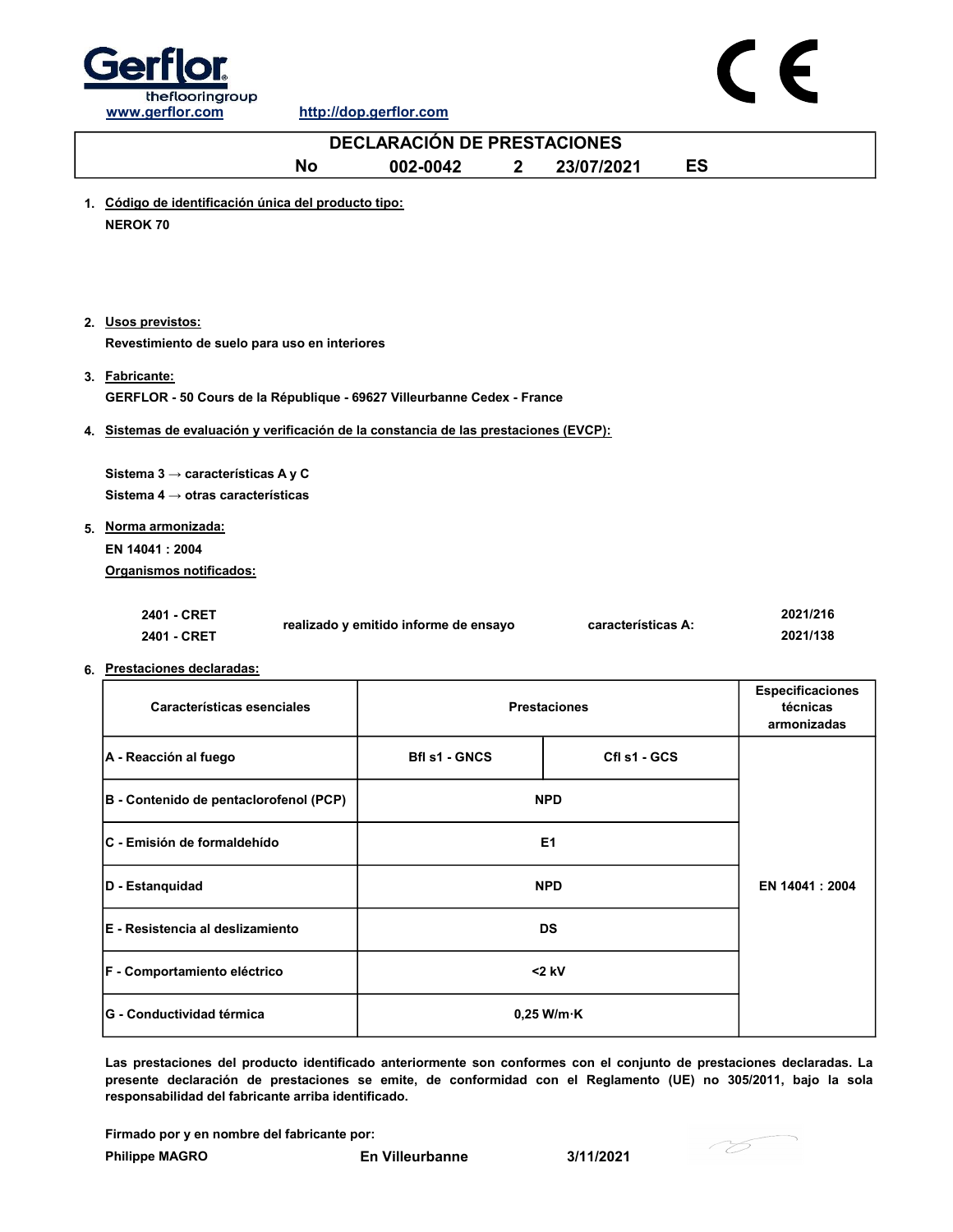

### $\epsilon$

|                                                                                       | <b>TOIMIVUSDEKLARATSIOON</b>         |                 |    |                                    |
|---------------------------------------------------------------------------------------|--------------------------------------|-----------------|----|------------------------------------|
| <b>No</b>                                                                             | 002-0042<br>$\mathbf 2$              | 23/07/2021      | ET |                                    |
| 1. Tootetüübi kordumatu identifitseerimiskood:<br><b>NEROK 70</b>                     |                                      |                 |    |                                    |
| 2. Kavandatud kasutusala(d):<br>Põrandakattematerjalid siseruumides kasutamiseks      |                                      |                 |    |                                    |
| 3. Tootja:<br>GERFLOR - 50 Cours de la République - 69627 Villeurbanne Cedex - France |                                      |                 |    |                                    |
| 4. Toimivuse püsivuse hindamise ja kontrolli süsteem:                                 |                                      |                 |    |                                    |
| Süsteem 3 → põhiomadused A ja C<br>Süsteem $4 \rightarrow$ muu põhiomadused           |                                      |                 |    |                                    |
| 5. Ühtlustatud standard:<br>EN 14041: 2004<br>Teavitatud asutus(ed):                  |                                      |                 |    |                                    |
| 2401 - CRET<br>2401 - CRET                                                            | teostas ning andis välja katseruande | põhiomadused A: |    | 2021/216<br>2021/138               |
| 6. Deklareeritud toimivus:                                                            |                                      |                 |    |                                    |
| Põhiomadused                                                                          |                                      | <b>Toimivus</b> |    | Ühtlustatud tehniline<br>kirjeldus |
| A - Tuletundlikkus                                                                    | <b>Bfl s1 - GNCS</b>                 | Cfl s1 - GCS    |    |                                    |
| B - Pentaklorofenooli sisaldus                                                        |                                      | <b>NPD</b>      |    |                                    |
| C - Formaldehüüdiheide                                                                |                                      | E <sub>1</sub>  |    |                                    |
| D - Läbilaskvuse                                                                      |                                      | <b>NPD</b>      |    | EN 14041 : 2004                    |
| E - Libisemiskindluse                                                                 |                                      | <b>DS</b>       |    |                                    |
| F - Elektriline käitumine                                                             |                                      | $<$ 2 kV        |    |                                    |

Eespool kirjeldatud toote toimivus vastab deklareeritud toimivusele. Käesolev toimivusdeklaratsioon on välja antud kooskõlas määrusega (EL) nr 305/2011 eespool nimetatud tootja ainuvastutusel.

Philippe MAGRO Villeurbanne 3/11/2021 Tootja poolt ja nimel allkirjastanud:

G - Soojusjuhtivuse and a control of the control of the control of the control of the control of the control of the control of the control of the control of the control of the control of the control of the control of the c

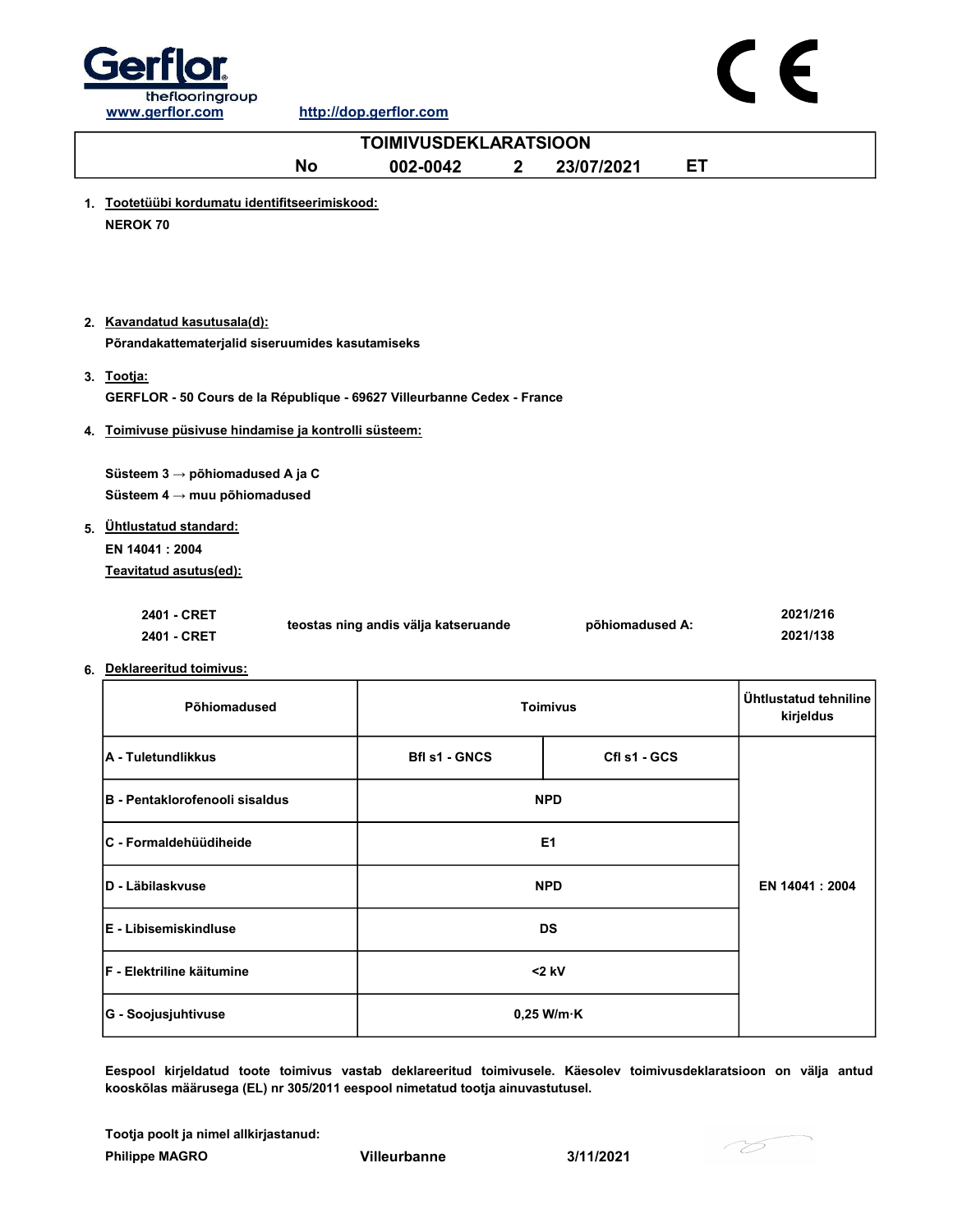



Edellä yksilöidyn tuotteen suoritustaso on ilmoitettujen suoritustasojen joukon mukainen. Tämä suoritustasoilmoitus on asetuksen (EU) N:o 305/2011 mukaisesti annettu edellä ilmoitetun valmistajan yksinomaisella vastuulla.

Valmistajan puolesta allekirjoittanut:

Philippe MAGRO **Villeurbanne** 3/11/2021

- 75

 $\epsilon$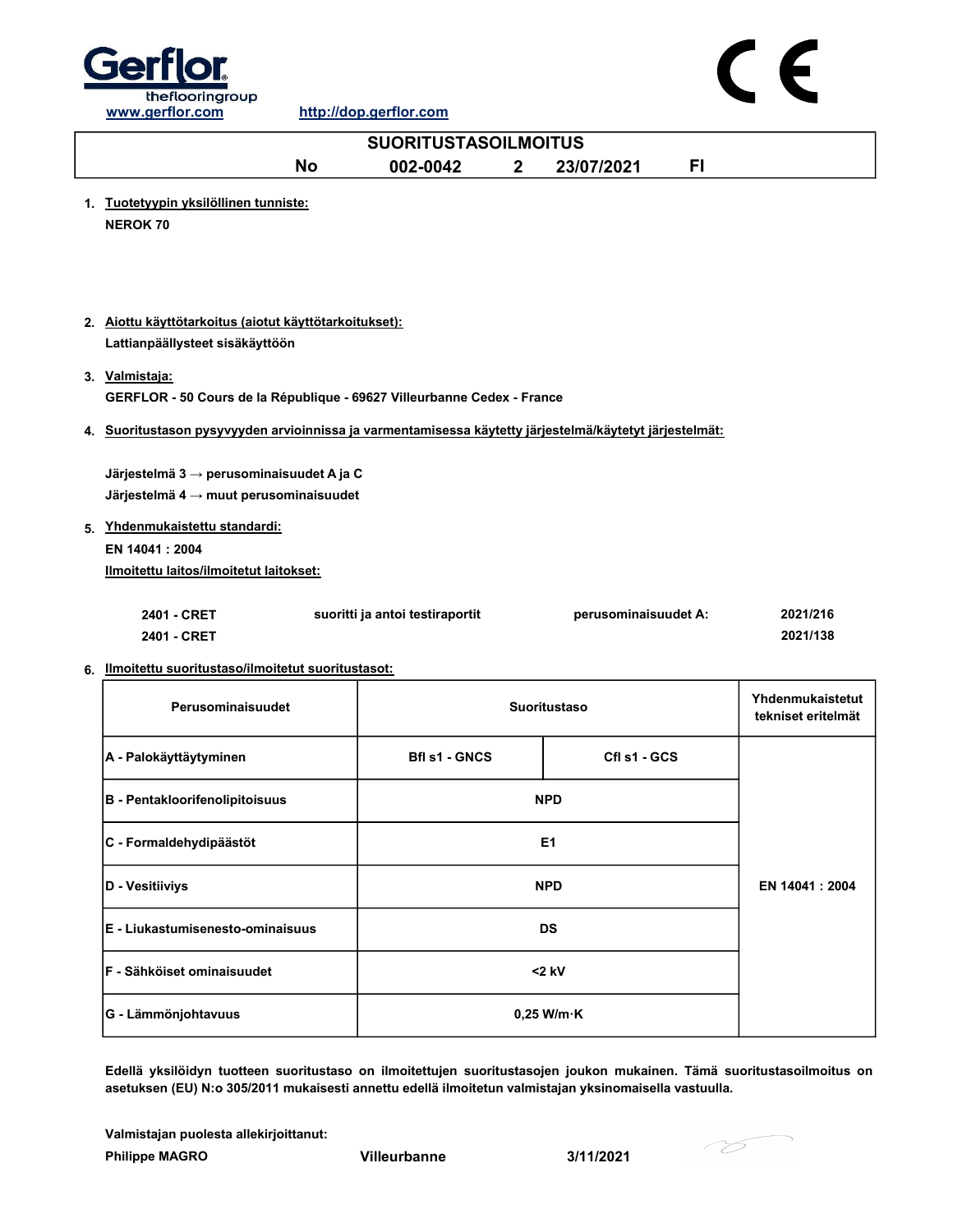



|                                                                                           | <b>IZJAVA O SVOJSTVIMA</b>                  |              |                   |           |                                     |
|-------------------------------------------------------------------------------------------|---------------------------------------------|--------------|-------------------|-----------|-------------------------------------|
| <b>No</b>                                                                                 | 002-0042                                    | $\mathbf{2}$ | 23/07/2021        | <b>HR</b> |                                     |
| 1. Jedinstvena identifikacijska oznaka vrste proizvoda:<br><b>NEROK 70</b>                |                                             |              |                   |           |                                     |
| 2. Namjena/namjene:<br>Podna obloga za unutarnju upotrebu                                 |                                             |              |                   |           |                                     |
| 3. Proizvodač:<br>GERFLOR - 50 Cours de la République - 69627 Villeurbanne Cedex - France |                                             |              |                   |           |                                     |
| 4. Sustav/sustavi za ocjenu i provjeru stalnosti svojstava (AVCP):                        |                                             |              |                   |           |                                     |
| Sustavu 3 → Bitne značajke A i C<br>Sustavu 4 → Druga bitne značajke                      |                                             |              |                   |           |                                     |
| 5. Uskladena norma:                                                                       |                                             |              |                   |           |                                     |
| EN 14041 : 2004<br>Prijavljeno tijelo/prijavljena tijela:                                 |                                             |              |                   |           |                                     |
| 2401 - CRET<br>2401 - CRET<br>6. Objavljena svojstva:                                     | provedeno i izdano izvještaji o ispitivanju |              | Bitne značajke A: |           | 2021/216<br>2021/138                |
| Bitne značajke                                                                            |                                             |              | Svojstva          |           | Usklađena tehnička<br>specifikacija |
| A - Reakcija na požar                                                                     | <b>Bfl s1 - GNCS</b>                        |              | Cfl s1 - GCS      |           |                                     |
| B - Sadrži pentaklorofenol                                                                |                                             |              | <b>NPD</b>        |           |                                     |
| C - Emisije formaldehida                                                                  |                                             |              | E1                |           |                                     |
| D - Vodonepropusnost                                                                      |                                             |              | <b>NPD</b>        |           | EN 14041 : 2004                     |
| E - Protukliznost                                                                         |                                             |              | <b>DS</b>         |           |                                     |

Prije utvrđeno svojstvo proizvoda u skladu je s objavljenim svojstvima. Ova izjava o svojstvima izdaje se, u skladu s Uredbom (EU) br. 305/2011, pod isključivom odgovornošću prethodno utvrđenog proizvođača.

Za proizvođača i u njegovo ime potpisao:

F - Električno ponašanje <2 kV

G - Toplinska provodljivost Carry Change Control Control Control Control Control Control Control Control Control Control Control Control Control Control Control Control Control Control Control Control Control Control Contr

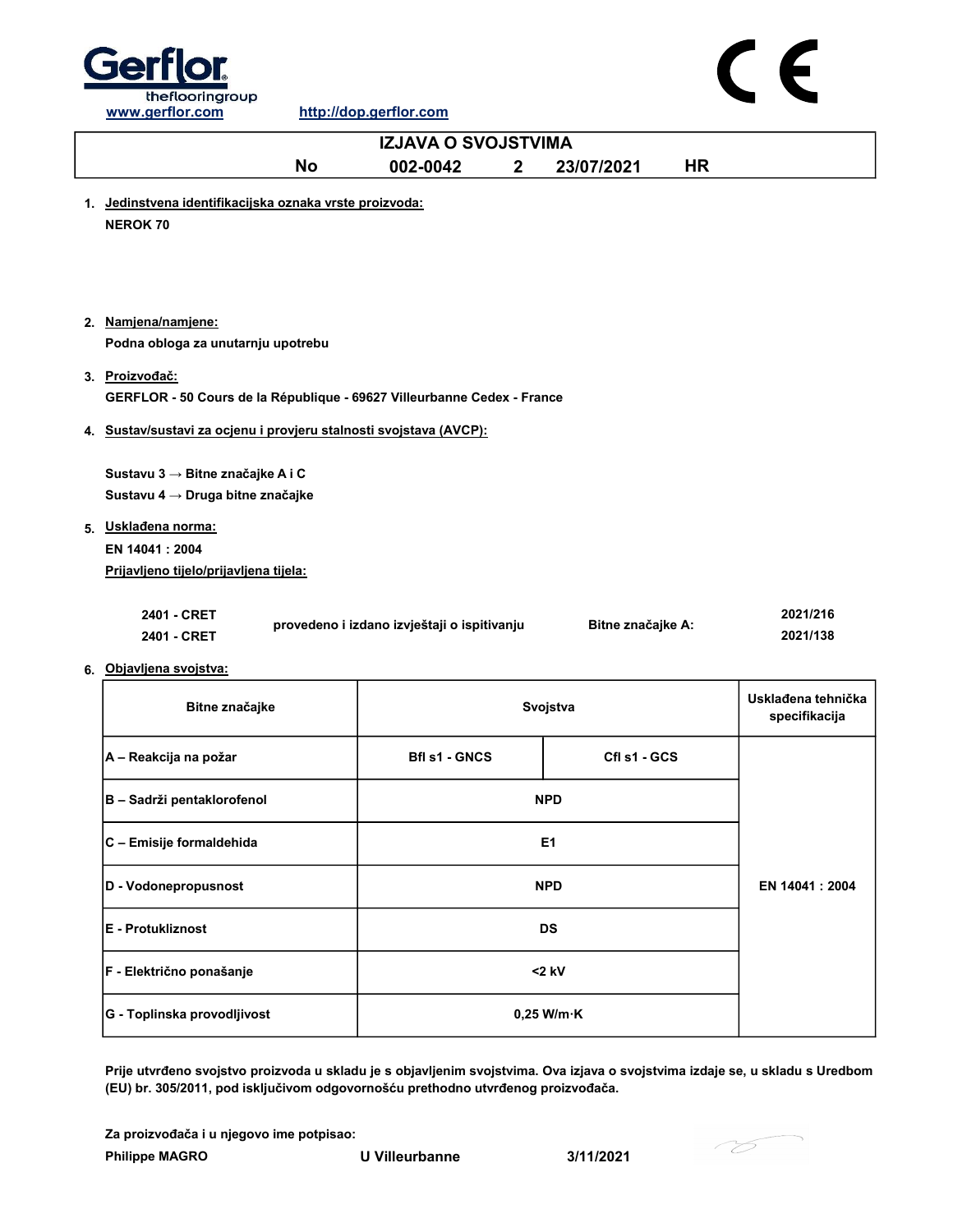



| <b>TELJESÍTMÉNYNYILATKOZAT</b>                                                                          |                                            |                           |                                  |  |  |
|---------------------------------------------------------------------------------------------------------|--------------------------------------------|---------------------------|----------------------------------|--|--|
| <b>No</b>                                                                                               | 002-0042<br>$\mathbf{2}$                   | 23/07/2021<br><b>HU</b>   |                                  |  |  |
| 1. A terméktípus egyedi azonosító kódja:<br><b>NEROK 70</b>                                             |                                            |                           |                                  |  |  |
| 2. Felhasználás célja(i):<br>Padlóburkoló anyagok beltéri használatra                                   |                                            |                           |                                  |  |  |
| 3. Gyártó:<br>GERFLOR - 50 Cours de la République - 69627 Villeurbanne Cedex - France                   |                                            |                           |                                  |  |  |
| 4. Az AVCP-rendszer(ek):                                                                                |                                            |                           |                                  |  |  |
| Rendszerben 3 $\rightarrow$ alapvető tulajdonságok A és C<br>Rendszerben 4 → más alapvető tulajdonságok |                                            |                           |                                  |  |  |
| 5. Harmonizált szabvány:<br>EN 14041: 2004<br>Bejelentett szerv(ek):                                    |                                            |                           |                                  |  |  |
| 2401 - CRET<br>2401 - CRET                                                                              | végzett és a következőt adta ki jelentések | alapvető tulajdonságok A: | 2021/216<br>2021/138             |  |  |
| 6. A nyilatkozatban szereplő teljesítmény(ek):                                                          |                                            |                           |                                  |  |  |
| Alapvető tulajdonságok                                                                                  |                                            | Teljesítmény              | Harmonizált műszaki<br>előírások |  |  |
| A - Tűzvédelmi osztály                                                                                  | <b>Bfl s1 - GNCS</b>                       | Cfl s1 - GCS              |                                  |  |  |
| B - Pentaklór-fenol tartalom (PCP)                                                                      |                                            | <b>NPD</b>                |                                  |  |  |
| C - Formaldehidkibocsátás                                                                               |                                            | E1                        |                                  |  |  |
| D - Vízállóság                                                                                          |                                            | <b>NPD</b>                | EN 14041: 2004                   |  |  |
|                                                                                                         |                                            |                           |                                  |  |  |

F - Elektromos viselkedés <2 kV G - Hővezető képesség  $0,25$  W/m·K

A fent azonosított termék teljesítménye megfelel a bejelentett teljesítmény(ek)nek. A 305/2011/EU rendeletnek megfelelően e teljesítménynyilatkozat kiadásáért kizárólag a fent meghatározott gyártó a felelős.

A gyártó nevében és részéről aláíró személy:

E - Csúszásgátló teljesítményt DS

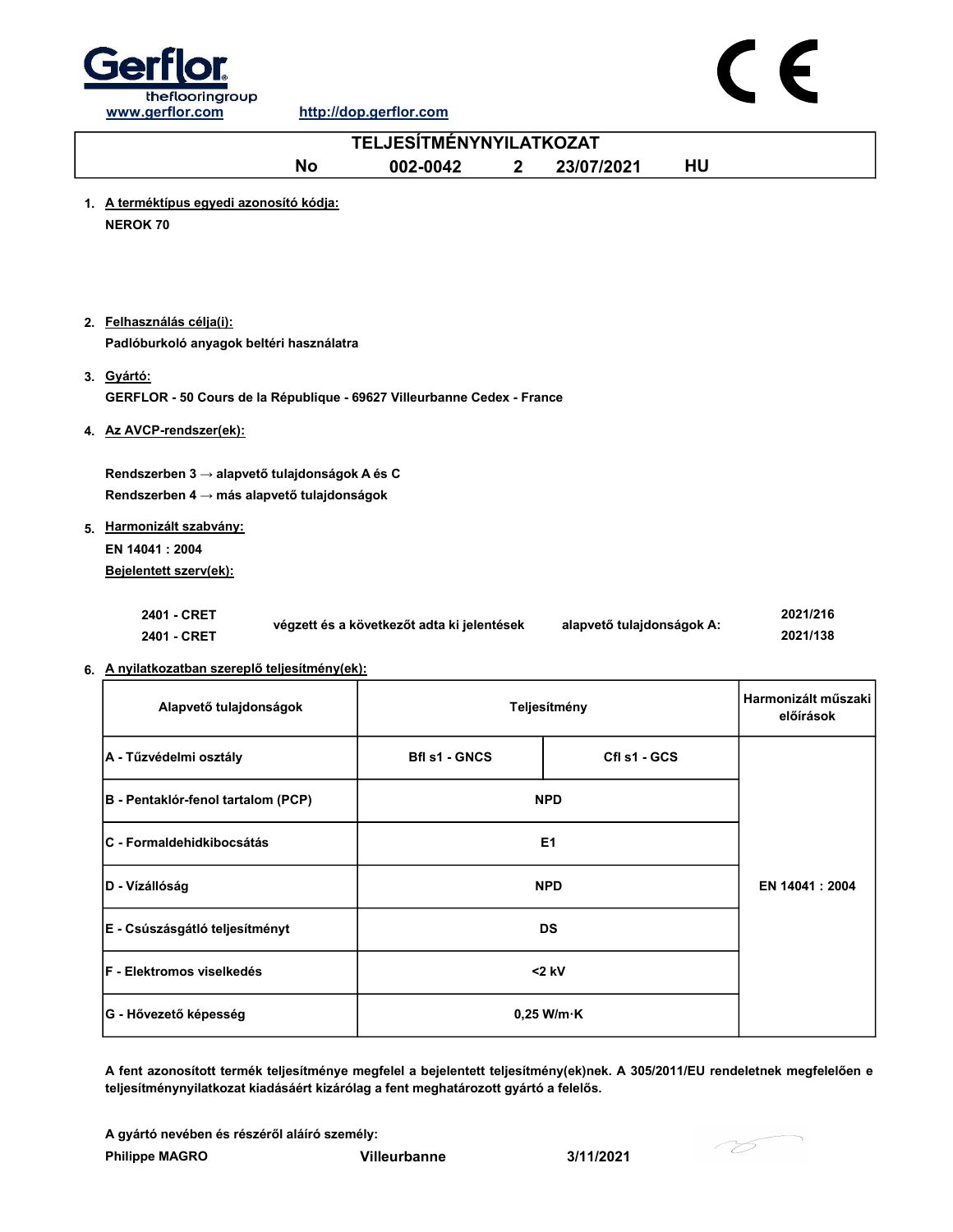



|                                                                                                | <b>DICHIARAZIONE DI PRESTAZIONE</b>              |             |                    |    |                                  |
|------------------------------------------------------------------------------------------------|--------------------------------------------------|-------------|--------------------|----|----------------------------------|
| <b>No</b>                                                                                      | 002-0042                                         | $2^{\circ}$ | 23/07/2021         | IT |                                  |
| 1. Codice di identificazione unico del prodotto-tipo:<br><b>NEROK 70</b>                       |                                                  |             |                    |    |                                  |
| 2. Usi previsti:<br>Rivestimenti per uso interno                                               |                                                  |             |                    |    |                                  |
| 3. Fabbricante:<br>GERFLOR - 50 Cours de la République - 69627 Villeurbanne Cedex - France     |                                                  |             |                    |    |                                  |
| 4. Sistemi di VVCP:                                                                            |                                                  |             |                    |    |                                  |
| Sistema 3 $\rightarrow$ caratteristiche A e C<br>Sistema 4 $\rightarrow$ altre caratteristiche |                                                  |             |                    |    |                                  |
| 5. Norma armonizzata:<br>EN 14041: 2004<br>Organismi notificati:                               |                                                  |             |                    |    |                                  |
| 2401 - CRET<br>2401 - CRET                                                                     | ha effettuato e ha rilasciato relazioni di prova |             | caratteristiche A: |    | 2021/216<br>2021/138             |
| 6. Prestazioni dichiarate:<br>Caratteristiche essenziali                                       |                                                  |             | Prestazioni        |    | Specifica tecnica<br>armonizzata |
| A - Reazione al fuoco                                                                          | <b>Bfl s1 - GNCS</b>                             |             | Cfl s1 - GCS       |    |                                  |
| <b>B</b> - Pentaclorofenolo                                                                    |                                                  |             | <b>NPD</b>         |    |                                  |
| C - Emissione di formaldeide (HCHO)                                                            |                                                  |             | E <sub>1</sub>     |    |                                  |

La prestazione del prodotto sopra identificato è conforme all'insieme delle prestazioni dichiarate. La presente dichiarazione di responsabilità viene emessa, in conformità al regolamento (UE) n. 305/2011, sotto la sola responsabilità del fabbricante sopra identificato.

Firmato a nome e per conto del fabbricante da:

**D** - Tenuta stagna NPD

E - Resistenza allo scivolamento DS

F - Compartemento all'elettricità <2 kV

G - Conduttività termica and a conductivity of the conductivity of the conductivity of  $\sim$  0,25 W/m·K

- 75

EN 14041 : 2004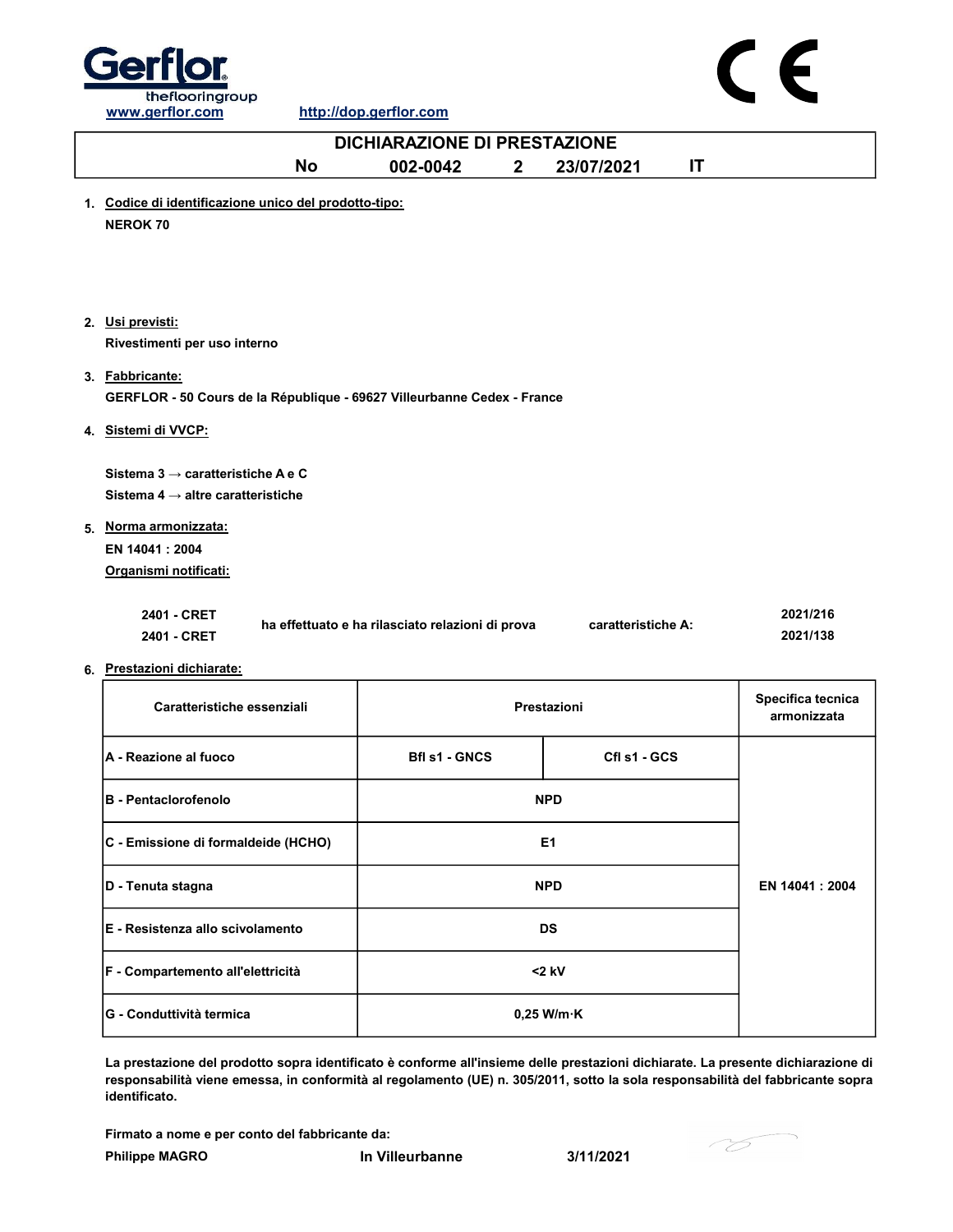



| EKSPLOATACINIŲ SAVYBIŲ DEKLARACIJA                                                                |                         |                                                                                                                                                   |                                                                                                                                                                                                                                   |  |  |
|---------------------------------------------------------------------------------------------------|-------------------------|---------------------------------------------------------------------------------------------------------------------------------------------------|-----------------------------------------------------------------------------------------------------------------------------------------------------------------------------------------------------------------------------------|--|--|
| <b>No</b>                                                                                         | 002-0042<br>$2^{\circ}$ | 23/07/2021                                                                                                                                        | LT                                                                                                                                                                                                                                |  |  |
| <b>NEROK 70</b>                                                                                   |                         |                                                                                                                                                   |                                                                                                                                                                                                                                   |  |  |
| 2. Naudojimo paskirtis (-ys):<br>Grindų dangos naudoti patalpų viduje                             |                         |                                                                                                                                                   |                                                                                                                                                                                                                                   |  |  |
| 3. Gamintojas:                                                                                    |                         |                                                                                                                                                   |                                                                                                                                                                                                                                   |  |  |
|                                                                                                   |                         |                                                                                                                                                   |                                                                                                                                                                                                                                   |  |  |
| Sistema 3 $\rightarrow$ charakteristikos A ir C<br>Sistema 4 $\rightarrow$ kitas charakteristikos |                         |                                                                                                                                                   |                                                                                                                                                                                                                                   |  |  |
| 5. Darnusis standartas:<br>EN 14041 : 2004<br>Notifikuotoji (-osios) įstaiga (-os):               |                         |                                                                                                                                                   |                                                                                                                                                                                                                                   |  |  |
| 2401 - CRET<br>2401 - CRET                                                                        |                         |                                                                                                                                                   | 2021/216<br>2021/138                                                                                                                                                                                                              |  |  |
|                                                                                                   |                         |                                                                                                                                                   |                                                                                                                                                                                                                                   |  |  |
| Esminės charakteristikos                                                                          |                         |                                                                                                                                                   | Darnioji techninė<br>specifikacija                                                                                                                                                                                                |  |  |
| A - Reakciją į ugnį                                                                               | <b>Bfl s1 - GNCS</b>    | Cfl s1 - GCS                                                                                                                                      |                                                                                                                                                                                                                                   |  |  |
| B - Pentachlorofenolis turinį                                                                     |                         |                                                                                                                                                   |                                                                                                                                                                                                                                   |  |  |
| C - Emisijos formaldehido                                                                         |                         | E1                                                                                                                                                |                                                                                                                                                                                                                                   |  |  |
| D - Vanduo                                                                                        |                         |                                                                                                                                                   | EN 14041 : 2004                                                                                                                                                                                                                   |  |  |
|                                                                                                   |                         | 1. Produkto tipo unikalus identifikavimo kodas:<br>atliko ir išdavė bandymų ataskaitas<br>6. Deklaruojama (-os) eksploatacinė (-ės) savybė (-ės): | GERFLOR - 50 Cours de la République - 69627 Villeurbanne Cedex - France<br>4. Eksploatacinių savybių pastovumo vertinimo ir tikrinimo sistema (-os):<br>charakteristikos A:<br>Eksploatacinės savybės<br><b>NPD</b><br><b>NPD</b> |  |  |

Nurodyto produkto eksploatacinės savybės atitinka visas deklaruotas eksploatacines savybes. Ši eksploatacinių savybių deklaracija pateikiama vadovaujantis Reglamentu (ES) Nr. 305/2011, atsakomybė už jos turinį tenka tik joje nurodytam gamintojui.

<2 kV

Pasirašyta (gamintojo ir jo vardu):

F - Veikimas elektros atžvilgiu

Philippe MAGRO Villeurbanne 3/11/2021

G - Šilumos laidumas 0,25 W/m·K

E - Atsparumas slydimui DS

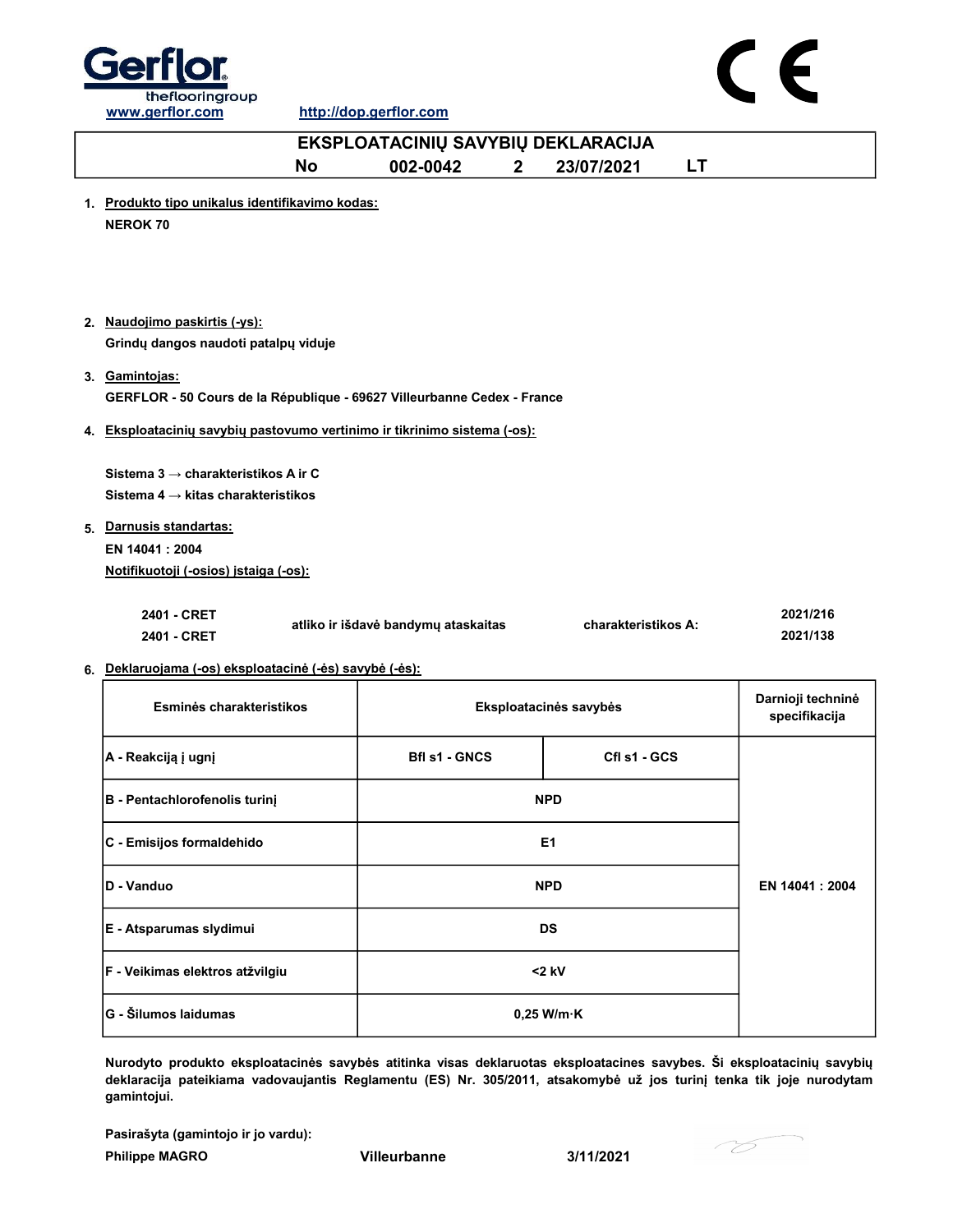



http://dop.gerflor.com

|                                                                                                                                 | EKSPLUATĀCIJAS ĪPAŠĪBU DEKLARĀCIJA |                         |    |                                     |
|---------------------------------------------------------------------------------------------------------------------------------|------------------------------------|-------------------------|----|-------------------------------------|
| No                                                                                                                              | 002-0042<br>$\overline{2}$         | 23/07/2021              | LV |                                     |
| 1. Unikālais izstrādājuma tipa identifikācijas numurs:<br><b>NEROK 70</b>                                                       |                                    |                         |    |                                     |
| 2. Paredzētais izmantojums:<br>Grīdas segumi lietošanai telpās                                                                  |                                    |                         |    |                                     |
| 3. Ražotājs:<br>GERFLOR - 50 Cours de la République - 69627 Villeurbanne Cedex - France                                         |                                    |                         |    |                                     |
| 4. Ekspluatācijas īpašību noturības novērtējuma un pārbaudes (AVCP) sistēma(-as):                                               |                                    |                         |    |                                     |
| Sistēma 3 → raksturlielumi A un C<br>Sistēma 4 $\rightarrow$ cits raksturlielumi<br>5. Saskanotais standarts:<br>EN 14041: 2004 |                                    |                         |    |                                     |
| Pazinotā(-ās) iestāde(-es):                                                                                                     |                                    |                         |    |                                     |
| 2401 - CRET<br>2401 - CRET                                                                                                      | veica un izdeva testu ziņojumus    | raksturlielumi A:       |    | 2021/216<br>2021/138                |
| 6. Deklarētā(-ās) ekspluatācijas īpašība(-as):                                                                                  |                                    |                         |    |                                     |
| Būtiskie raksturlielumi                                                                                                         |                                    | Ekspluatācijas īpašības |    | Saskaņota tehniskā<br>specifikācija |
| A - Reakcija uz uguni                                                                                                           | <b>Bfl s1 - GNCS</b>               | Cfl s1 - GCS            |    |                                     |
| <b>B</b> - Pentahlorfenolu saturu                                                                                               |                                    | <b>NPD</b>              |    |                                     |
| C - Formaldehīda emisija                                                                                                        |                                    | E <sub>1</sub>          |    |                                     |
| D - Udens                                                                                                                       |                                    | <b>NPD</b>              |    | EN 14041: 2004                      |
| E - Slīdes noturība                                                                                                             |                                    | <b>DS</b>               |    |                                     |
| F - Elektriskās īpašības                                                                                                        |                                    | $<$ 2 kV                |    |                                     |
| G - Siltuma vadītspēja                                                                                                          |                                    | $0,25$ W/m $\cdot$ K    |    |                                     |

Iepriekš norādītā izstrādājuma ekspluatācijas īpašības atbilst deklarēto ekspluatācijas īpašību kopumam. Šī ekspluatācijas īpašību deklarācija izdota saskaņā ar Regulu (ES) Nr. 305/2011, un par to ir atbildīgs vienīgi iepriekš norādītais ražotājs.

Philippe MAGRO Villeurbanne 3/11/2021 Parakstīts ražotāja vārdā:

76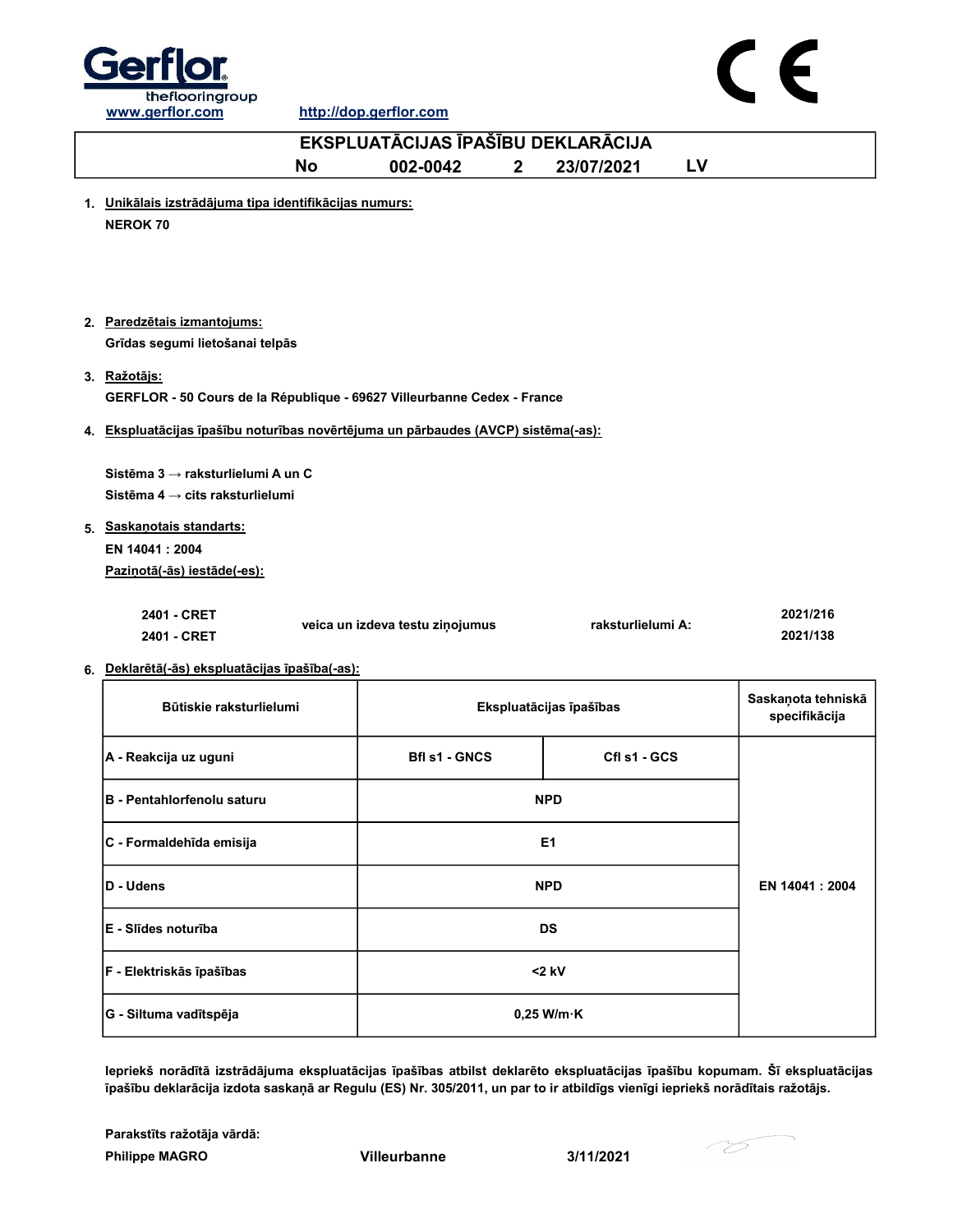



http://dop.gerflor.com

| DIKJARAZZJONI TA' PRESTAZZJONI                                                               |                                  |                              |                                            |  |  |  |
|----------------------------------------------------------------------------------------------|----------------------------------|------------------------------|--------------------------------------------|--|--|--|
| <b>No</b>                                                                                    | 002-0042<br>$\mathbf{2}$         | 23/07/2021<br><b>MT</b>      |                                            |  |  |  |
| 1. Kodići uniku ta' identifikazzjoni tat-tip tal-prodott:<br><b>NEROK 70</b>                 |                                  |                              |                                            |  |  |  |
| 2. Użu/i intenzjonat/i:<br>Pavimenti għall-użu interjuri                                     |                                  |                              |                                            |  |  |  |
| 3. Manifattur:<br>GERFLOR - 50 Cours de la République - 69627 Villeurbanne Cedex - France    |                                  |                              |                                            |  |  |  |
| 4. Sistema/i ta' AVCP:                                                                       |                                  |                              |                                            |  |  |  |
| Sistema 3 → karatteristići essenzjali A u C<br>Sistema $4 \rightarrow$ ofira characteristics |                                  |                              |                                            |  |  |  |
| 5. Standard armonizzat:<br>EN 14041 : 2004                                                   |                                  |                              |                                            |  |  |  |
| Korp/i nnotifikat/i:                                                                         |                                  |                              |                                            |  |  |  |
| 2401 - CRET<br>2401 - CRET                                                                   | magħmula u maħruġa rapporti test | karatteristići essenzjali A: | 2021/216<br>2021/138                       |  |  |  |
| 6. Prestazzjoni/jiet ddikjarata/i:                                                           |                                  |                              |                                            |  |  |  |
| Karatteristici essenzjali                                                                    |                                  | Prestazzjoni                 | Specifikazzjonijiet<br>teknići armonizzati |  |  |  |
| A - Reazzjoni għal ħruq                                                                      | <b>Bfl s1 - GNCS</b>             | Cfl s1 - GCS                 |                                            |  |  |  |
| <b>B</b> - Kontenut tal pentaklorofenol                                                      |                                  | <b>NPD</b>                   |                                            |  |  |  |
| C - Emissjoni ta 'formaldehyde                                                               |                                  | E <sub>1</sub>               |                                            |  |  |  |
| D - Water-ghafis                                                                             |                                  | <b>NPD</b>                   | EN 14041: 2004                             |  |  |  |
| <b>E</b> - Slipperiness                                                                      |                                  | DS                           |                                            |  |  |  |

Il-prestazzjoni tal-prodott identifikat hawn fuq hija konformi mal-prestazzjonijiet iddikjarati. Din id-dikjarazzjoni ta' prestazzjoni hija maħruġa, skont ir-Regolament (UE) Nru 305/2011, taħt ir-responsabbiltà unika tal-manifattur identifikat hawn fuq.

Philippe MAGRO Fi Villeurbanne 3/11/2021 Iffirmat għal u f'isem il-manifattur minn:

F - Imġieba elettriku and a strong strong strong strong strong strong strong strong strong strong strong strong strong strong strong strong strong strong strong strong strong strong strong strong strong strong strong stron

G - Konduttività termali di controlle della controlle di controlle di controlle di controlle di controlle di co

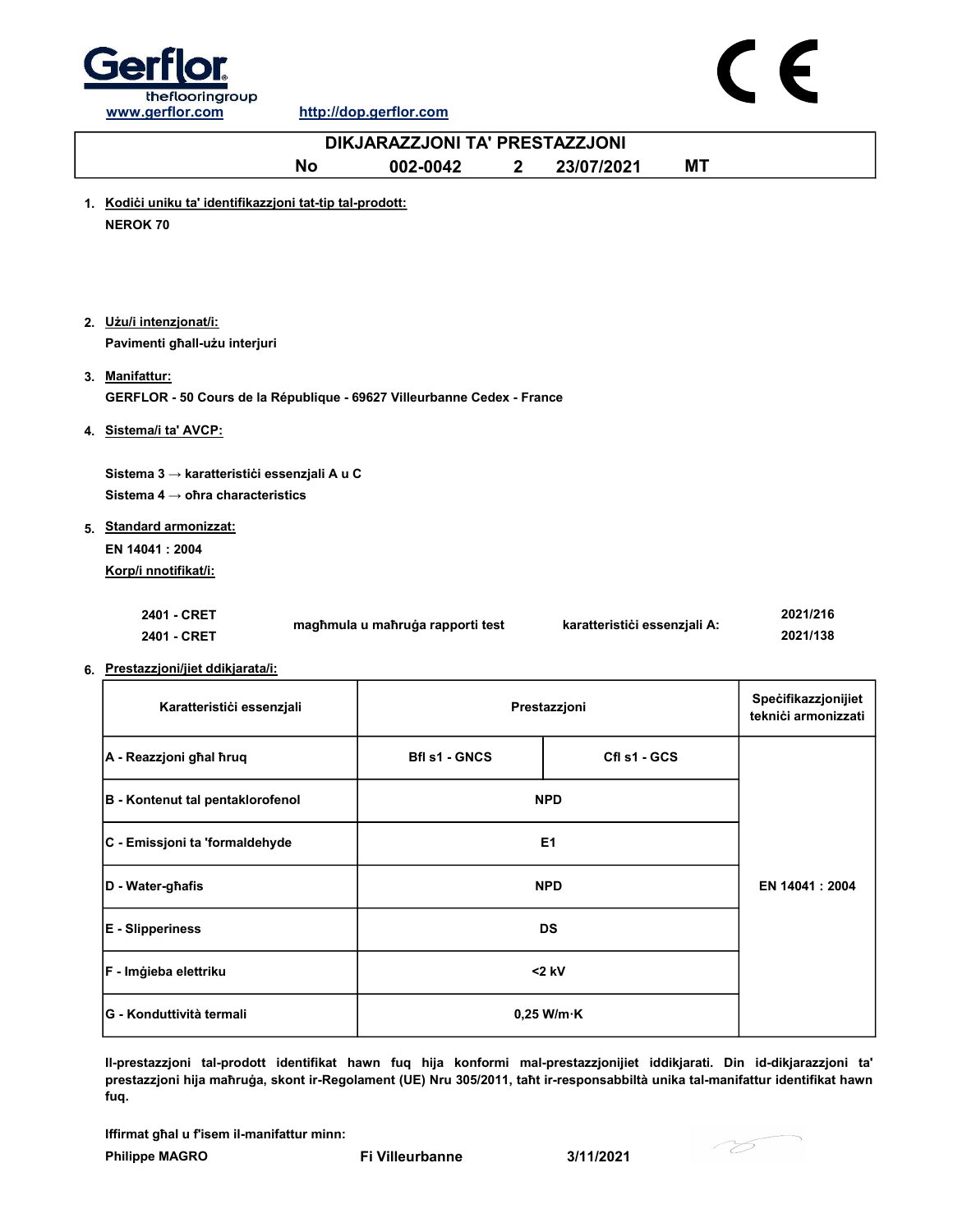

| <b>PRESTATIEVERKLARING</b> |                                                                                                                                                                      |                                                               |                   |              |           |                                                |
|----------------------------|----------------------------------------------------------------------------------------------------------------------------------------------------------------------|---------------------------------------------------------------|-------------------|--------------|-----------|------------------------------------------------|
|                            | <b>No</b>                                                                                                                                                            | 002-0042<br>$\boldsymbol{2}$                                  |                   | 23/07/2021   | <b>NL</b> |                                                |
|                            | 1. Unieke identificatiecode van het producttype:<br><b>NEROK 70</b>                                                                                                  |                                                               |                   |              |           |                                                |
|                            | 2. Beoogd(e) gebruik(en):<br>Vloerbdekkingen voor binnen gebruik                                                                                                     |                                                               |                   |              |           |                                                |
|                            | 3. Fabrikant:<br>GERFLOR - 50 Cours de la République - 69627 Villeurbanne Cedex - France                                                                             |                                                               |                   |              |           |                                                |
|                            | 4. Het systeem of de systemen voor de beoordeling en verificatie van de prestatiebestendigheid:                                                                      |                                                               |                   |              |           |                                                |
|                            | Systeem $3 \rightarrow$ kenmerken A en C<br>Systeem $4 \rightarrow$ other characteristics<br>5. Geharmoniseerde norm:<br>EN 14041 : 2004<br>Aangemelde instantie(s): |                                                               |                   |              |           |                                                |
|                            | 2401 - CRET<br>2401 - CRET<br>6. Aangegeven prestatie(s):                                                                                                            | heeft uitgevoerd en heeft verstrekt rapporten<br>inzake tests |                   | kenmerken A: |           | 2021/216<br>2021/138                           |
|                            | Essentiële kenmerken                                                                                                                                                 |                                                               | <b>Prestaties</b> |              |           | Geharmoniseerde<br>technische<br>specificaties |
|                            | A - Reactie bij brand                                                                                                                                                | <b>Bfl s1 - GNCS</b>                                          |                   | Cfl s1 - GCS |           |                                                |
|                            | <b>B</b> - Gehalte pentachloorfenol                                                                                                                                  |                                                               | <b>NPD</b>        |              |           |                                                |
|                            | C - Uitstoot van formaldehyde                                                                                                                                        |                                                               | E1                |              |           |                                                |
|                            | D - Waterdichtheid                                                                                                                                                   |                                                               | <b>NPD</b>        |              |           | EN 14041 : 2004                                |
|                            | E - Slipweerstand                                                                                                                                                    |                                                               | <b>DS</b>         |              |           |                                                |
|                            | F - Elektrisch gedrag                                                                                                                                                |                                                               | $<$ 2 kV          |              |           |                                                |
|                            |                                                                                                                                                                      |                                                               |                   |              |           |                                                |

De prestaties van het hierboven omschreven product zijn conform de aangegeven prestaties. Deze prestatieverklaring wordt in overeenstemming met Verordening (EU) nr. 305/2011 onder de exclusieve verantwoordelijkheid van de hierboven vermelde fabrikant verstrekt.

Ondertekend voor en namens de fabrikant door:

G - Warmtegeleiding 0,25 W/m·K

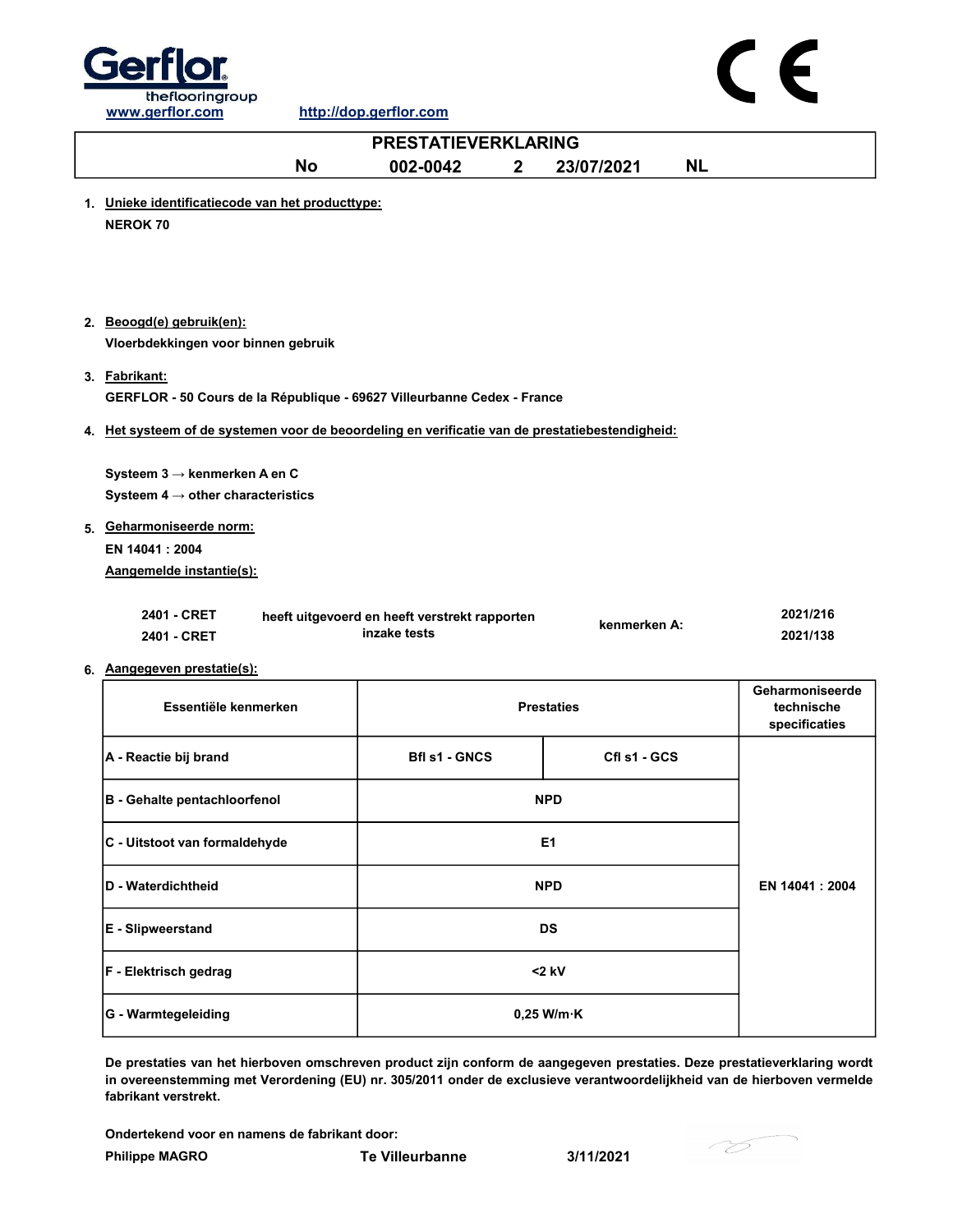

|                                                                                          | DEKLARACJA WŁAŚCIWOŚCI UŻYTKOWYCH          |              |                      |           |                                              |
|------------------------------------------------------------------------------------------|--------------------------------------------|--------------|----------------------|-----------|----------------------------------------------|
| <b>No</b>                                                                                | 002-0042                                   | $\mathbf{2}$ | 23/07/2021           | <b>PL</b> |                                              |
| 1. Niepowtarzalny kod identyfikacyjny typu wyrobu:<br><b>NEROK 70</b>                    |                                            |              |                      |           |                                              |
| 2. Zamierzone zastosowanie lub zastosowania:<br>Pokrycia podłogowe użytkowanie wewnątrz  |                                            |              |                      |           |                                              |
| 3. Producent:<br>GERFLOR - 50 Cours de la République - 69627 Villeurbanne Cedex - France |                                            |              |                      |           |                                              |
| 4. System(-y) oceny i weryfikacji stałości właściwości użytkowych:                       |                                            |              |                      |           |                                              |
| Systemie 3 → charakterystyki A és C<br>Systemie 4 → inne charakterystyki                 |                                            |              |                      |           |                                              |
| 5. Norma zharmonizowana:                                                                 |                                            |              |                      |           |                                              |
| EN 14041 : 2004<br>Jednostka lub jednostki notyfikowane:                                 |                                            |              |                      |           |                                              |
| 2401 - CRET<br>2401 - CRET<br>6. Deklarowane właściwości użytkowe:                       | przeprowadził i wydał sprawozdania z badań |              | charakterystyki A:   |           | 2021/216<br>2021/138                         |
| Zasadnicze charakterystyki                                                               |                                            |              | Właściwości użytkowe |           | Zharmonizowana<br>specyfikacja<br>techniczna |
| A - Reakcja na ogień                                                                     | <b>Bfl s1 - GNCS</b>                       |              | Cfl s1 - GCS         |           |                                              |
| B - Zawartość pentachlorofenolu (PCP)                                                    |                                            |              | <b>NPD</b>           |           |                                              |
| C - Emisja formaldehydu                                                                  |                                            |              | E <sub>1</sub>       |           |                                              |
| D - Wodoszczelność                                                                       |                                            |              | <b>NPD</b>           |           | EN 14041 : 2004                              |
| E - Odporność na poślizg                                                                 |                                            |              | <b>DS</b>            |           |                                              |
| F - Zachowanie elektryczne                                                               |                                            |              | $<$ 2 kV             |           |                                              |

Właściwości użytkowe określonego powyżej wyrobu są zgodne z zestawem deklarowanych właściwości użytkowych. Niniejsza deklaracja właściwości użytkowych wydana zostaje zgodnie z rozporządzeniem (UE) nr 305/2011 na wyłączną odpowiedzialność producenta określonego powyżej.

0,25 W/m·K

W imieniu producenta podpisał(-a):

Philippe MAGRO W Villeurbanne 3/11/2021

G - Przewodność cieplna

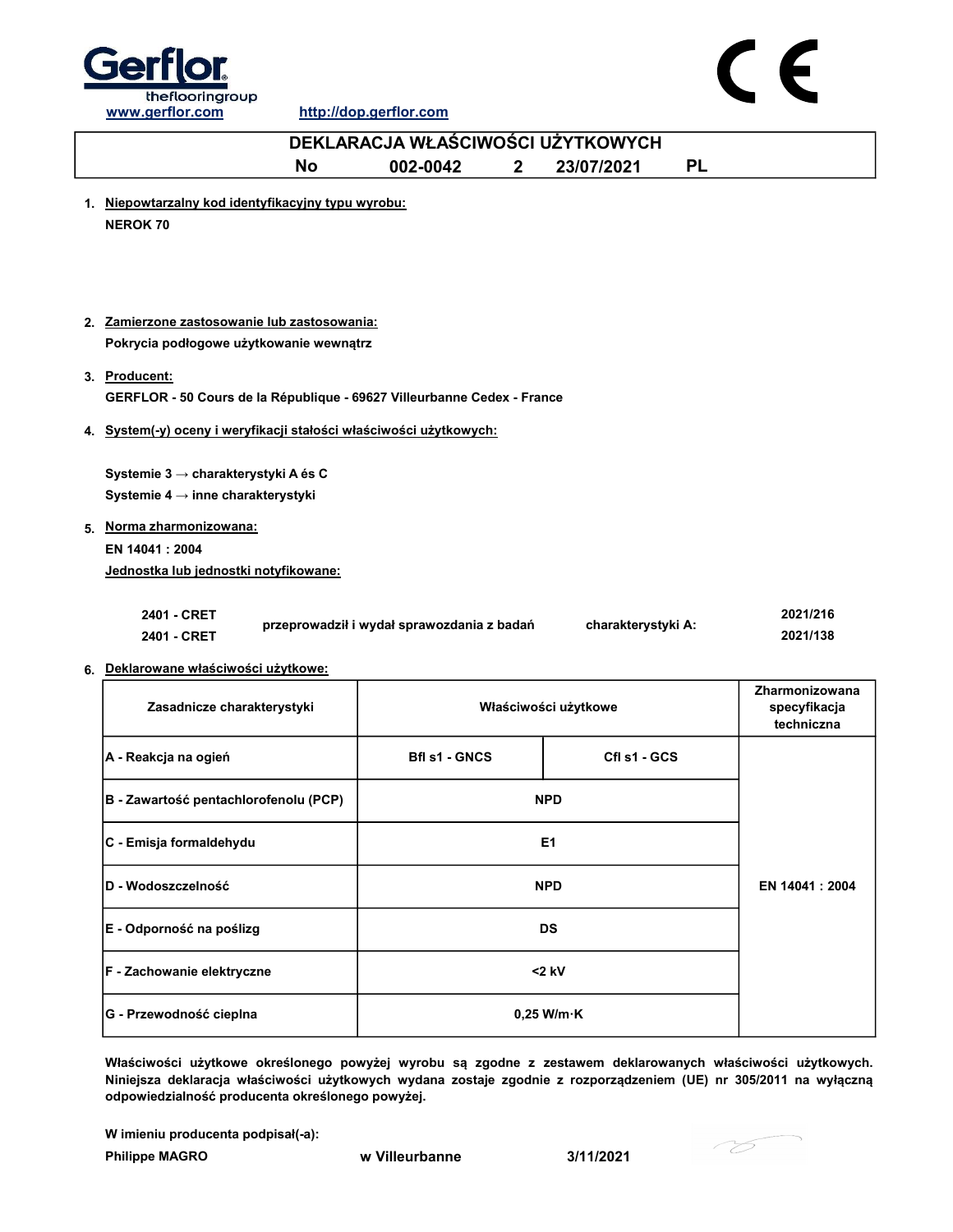

|                                                                                                 | DECLARAÇÃO DE DESEMPENHO               |              |                      |           |                          |
|-------------------------------------------------------------------------------------------------|----------------------------------------|--------------|----------------------|-----------|--------------------------|
| <b>No</b>                                                                                       | 002-0042                               | $\mathbf{2}$ | 23/07/2021           | <b>PT</b> |                          |
| 1. Código de identificação único do produto-tipo:<br><b>NEROK 70</b>                            |                                        |              |                      |           |                          |
|                                                                                                 |                                        |              |                      |           |                          |
| 2. Utilização(ões) prevista(s):<br>Revestimentos de piso para interiores                        |                                        |              |                      |           |                          |
| 3. Fabricante:<br>GERFLOR - 50 Cours de la République - 69627 Villeurbanne Cedex - France       |                                        |              |                      |           |                          |
| 4. Sistema(s) de avaliação e verificação da regularidade do desempenho (AVCP):                  |                                        |              |                      |           |                          |
| Sistema 3 $\rightarrow$ características A e C<br>Sistema 4 $\rightarrow$ outros características |                                        |              |                      |           |                          |
| 5. Norma harmonizada:                                                                           |                                        |              |                      |           |                          |
| EN 14041: 2004<br>Organismo(s) notificado(s):                                                   |                                        |              |                      |           |                          |
| 2401 - CRET<br>2401 - CRET                                                                      | realizou e emitiu relatório de ensaios |              | característica A:    |           | 2021/216<br>2021/138     |
| 6. Desempenho(s) declarado(s):                                                                  |                                        |              |                      |           | Especificações           |
| Características essenciais                                                                      |                                        |              | Desempenho           |           | técnicas<br>harmonizadas |
| A - Reacção ao fogo                                                                             | <b>Bfl s1 - GNCS</b>                   |              | Cfl s1 - GCS         |           |                          |
| B - Conteúdos pentaclorofenol                                                                   |                                        |              | <b>NPD</b>           |           |                          |
| C - Emissão de formaldeído                                                                      |                                        |              | E1                   |           |                          |
| D - Estanques                                                                                   |                                        |              | <b>NPD</b>           |           | EN 14041 : 2004          |
| E - Resistência ao deslize                                                                      |                                        |              | <b>DS</b>            |           |                          |
| F - Comportamento eléctrico                                                                     |                                        |              | $<$ 2 kV             |           |                          |
| G - Condutividade térmica                                                                       |                                        |              | $0,25$ W/m $\cdot$ K |           |                          |

O desempenho do produto identificado acima está em conformidade com o conjunto de desempenhos declarados. A presente declaração de desempenho é emitida, em conformidade com o Regulamento (UE) n.o 305/2011, sob a exclusiva responsabilidade do fabricante identificado acima.

Assinado por e em nome do fabricante por:

76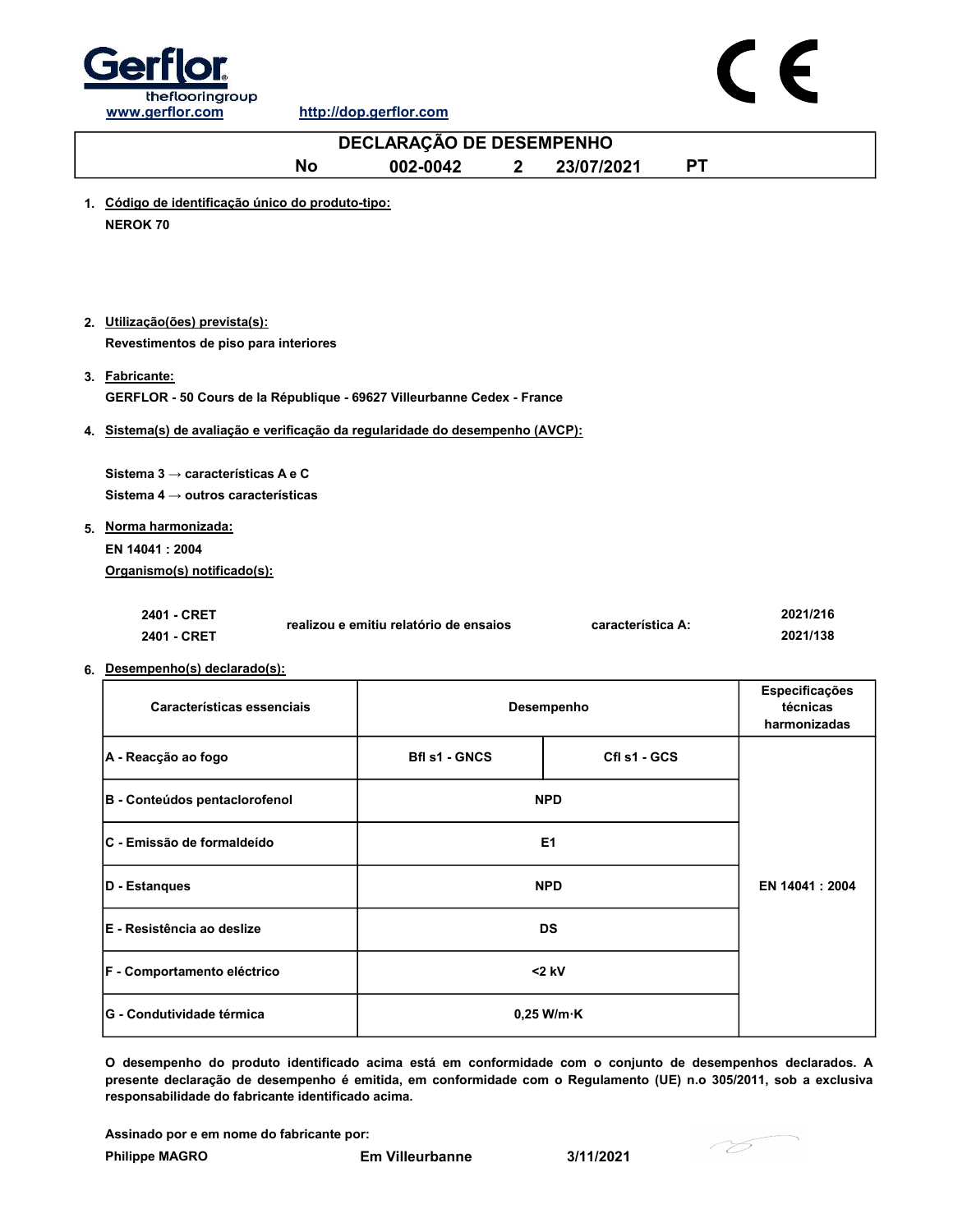



|                                                                                                 | DECLARAȚIA DE PERFORMANȚĂ                     |              |                      |           |                                      |
|-------------------------------------------------------------------------------------------------|-----------------------------------------------|--------------|----------------------|-----------|--------------------------------------|
| <b>No</b>                                                                                       | 002-0042                                      | $\mathbf{2}$ | 23/07/2021           | <b>RO</b> |                                      |
| 1. Cod unic de identificare al produsului-tip:<br><b>NEROK 70</b>                               |                                               |              |                      |           |                                      |
|                                                                                                 |                                               |              |                      |           |                                      |
| 2. Utilizare (utilizări) preconizată (preconizate):<br>Pardoseală pentru utilizarea în interior |                                               |              |                      |           |                                      |
| 3. Fabricant:                                                                                   |                                               |              |                      |           |                                      |
| GERFLOR - 50 Cours de la République - 69627 Villeurbanne Cedex - France                         |                                               |              |                      |           |                                      |
| 4. Sistemul (sistemele) de evaluare și de verificare a constanței performanței:                 |                                               |              |                      |           |                                      |
| Sistemului 3 → caracteristici A și C<br>Sistemului 4 $\rightarrow$ alte caracteristici          |                                               |              |                      |           |                                      |
| 5. Standard armonizat:                                                                          |                                               |              |                      |           |                                      |
| EN 14041 : 2004                                                                                 |                                               |              |                      |           |                                      |
| Organism (organisme) notificat(e):                                                              |                                               |              |                      |           |                                      |
| 2401 - CRET<br>2401 - CRET                                                                      | a efectuat și a emis rezultatele încercărilor |              | caracteristici A:    |           | 2021/216<br>2021/138                 |
| 6. Performanța (performanțe) declarată (declarate):                                             |                                               |              |                      |           |                                      |
| Caracteristici esențiale                                                                        |                                               |              | Performanță          |           | Specificațiile tehnice<br>armonizate |
| A - Reacție la foc                                                                              | <b>Bfl s1 - GNCS</b>                          |              | CfI s1 - GCS         |           |                                      |
| B - Continutul de pentaclorfenol                                                                |                                               |              | <b>NPD</b>           |           |                                      |
| C - Emisiile de formaldehidă                                                                    |                                               |              | E <sub>1</sub>       |           |                                      |
| D - De etanşare                                                                                 |                                               |              | <b>NPD</b>           |           | EN 14041 : 2004                      |
| E - Rezistenta la alunecare                                                                     |                                               |              | DS                   |           |                                      |
| F - Electrice comportament                                                                      |                                               |              | <2 kV                |           |                                      |
| G - Conductivitate termică                                                                      |                                               |              | $0,25$ W/m $\cdot$ K |           |                                      |

Performanța produsului identificat mai sus este în conformitate cu setul de performanțe declarate. Această declarație de performanță este eliberată în conformitate cu Regulamentul (UE) nr. 305/2011, pe răspunderea exclusivă a fabricantului identificat mai sus.

Semnată pentru și în numele fabricantului de către:

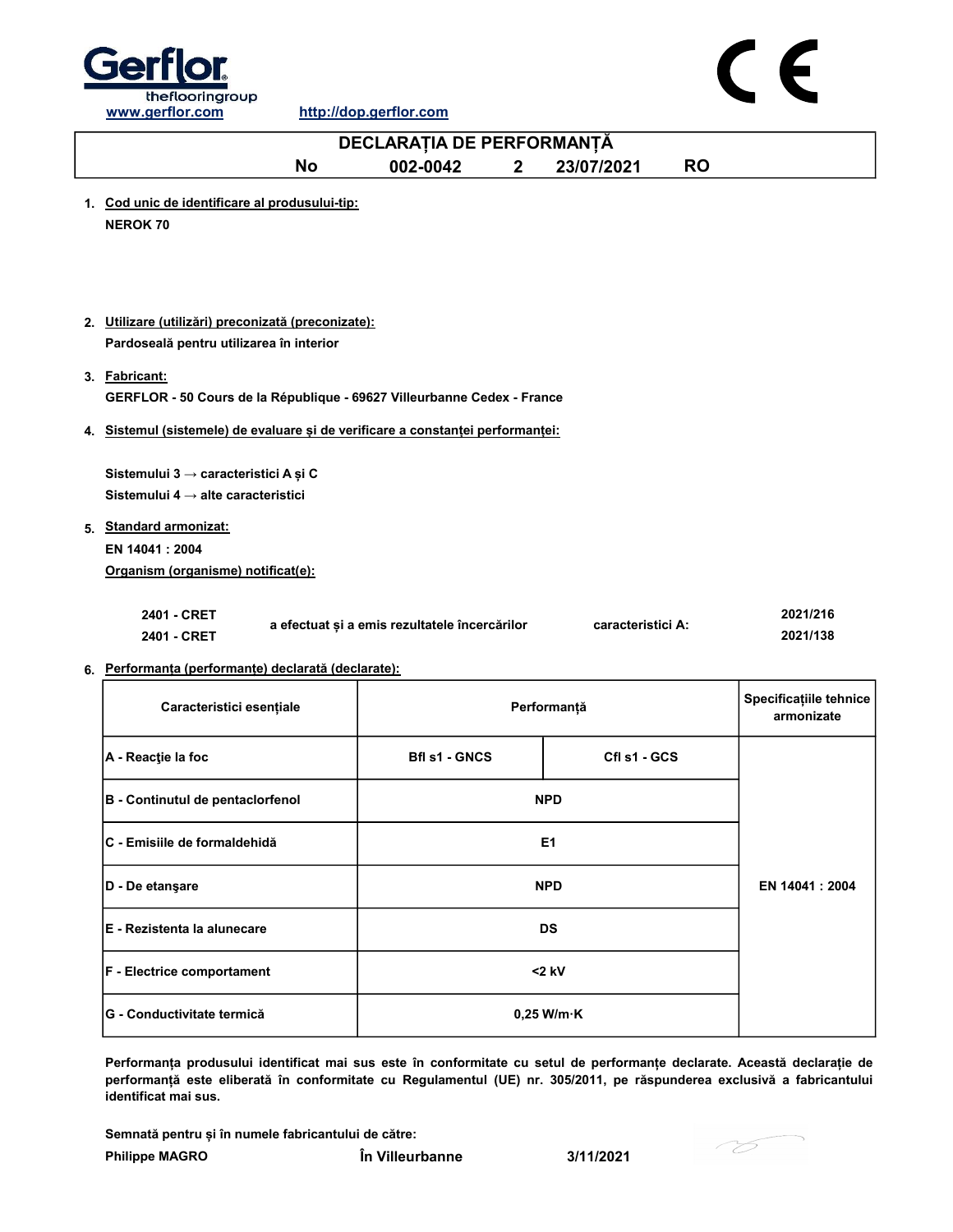



| <b>VYHLÁSENIE O PARAMETROCH</b>                                                                                                                           |                                       |                  |           |                           |  |  |
|-----------------------------------------------------------------------------------------------------------------------------------------------------------|---------------------------------------|------------------|-----------|---------------------------|--|--|
| <b>No</b>                                                                                                                                                 | 002-0042<br>$\mathbf{2}$              | 23/07/2021       | <b>SK</b> |                           |  |  |
| 1. Jedinečný identifikačný kód typu výrobku:<br><b>NEROK 70</b>                                                                                           |                                       |                  |           |                           |  |  |
| 2. Zamýšľané použitie/použitia:<br>Dlážkoviny pre interiérové priestory                                                                                   |                                       |                  |           |                           |  |  |
| 3. Výrobca:<br>GERFLOR - 50 Cours de la République - 69627 Villeurbanne Cedex - France                                                                    |                                       |                  |           |                           |  |  |
| 4. Systém(-y) posudzovania a overovania nemennosti parametrov:                                                                                            |                                       |                  |           |                           |  |  |
| Systéme 3 $\rightarrow$ vlastnosti A a C<br>Systéme 4 → ostatné vlastnosti<br>5. Harmonizovaná norma:<br>EN 14041 : 2004<br>Notifikovaný(-é) subjekt(-y): |                                       |                  |           |                           |  |  |
| 2401 - CRET<br>2401 - CRET                                                                                                                                | vykonal a vydala protokoly o skúškach | vlastnosti A:    |           | 2021/216<br>2021/138      |  |  |
| 6. Deklarované parametre:                                                                                                                                 |                                       |                  |           | Harmonizované             |  |  |
| Podstatné vlastnosti                                                                                                                                      |                                       | <b>Parametre</b> |           | technické<br>špecifikácie |  |  |
| A - Reakcia na oheň                                                                                                                                       | <b>Bfl s1 - GNCS</b>                  | Cfl s1 - GCS     |           |                           |  |  |
| B - Obsah pentanchlórfenolu (PCP)                                                                                                                         |                                       | <b>NPD</b>       |           |                           |  |  |
| C - Uvoľňovanie formaldehydu                                                                                                                              |                                       | E <sub>1</sub>   |           |                           |  |  |
| D - Vodotesnosť                                                                                                                                           |                                       | <b>NPD</b>       |           | EN 14041 : 2004           |  |  |
| E - Odolnosť proti pošmyknutiu                                                                                                                            |                                       | <b>DS</b>        |           |                           |  |  |
| F - Elektrické správanie                                                                                                                                  |                                       | $<$ 2 kV         |           |                           |  |  |

Uvedené parametre výrobku sú v zhode so súborom deklarovaných parametrov. Toto vyhlásenie o parametroch sa v súlade s nariadením (EÚ) č. 305/2011 vydáva na výhradnú zodpovednosť uvedeného výrobcu.

0,25 W/m·K

Philippe MAGRO **V** Villeurbanne 3/11/2021 Podpísal(-a) za a v mene výrobcu:

G - Tepelná vodivosť

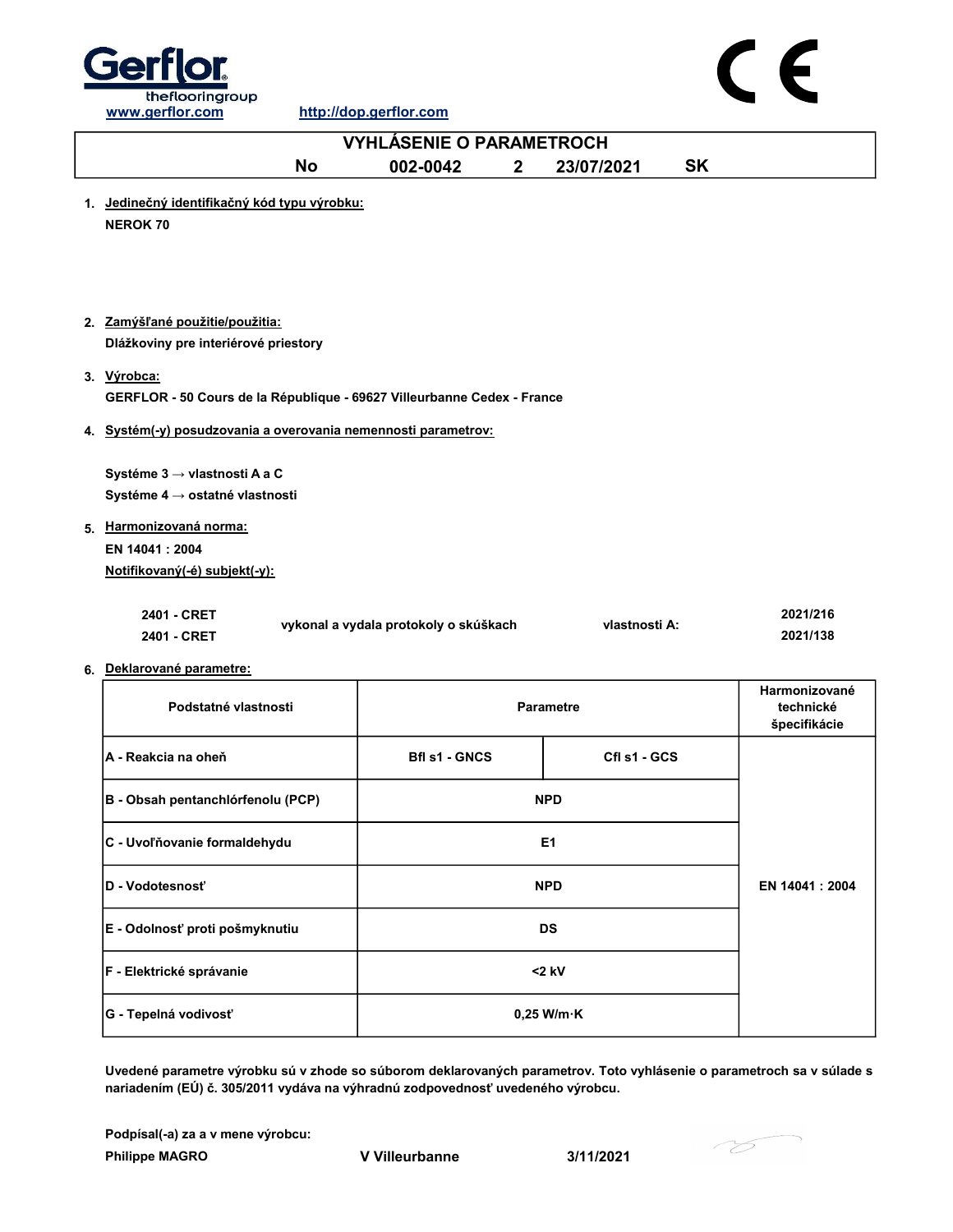

# $\epsilon$

| <b>IZJAVA O LASTNOSTIH</b>                                                  |                                          |                |           |                                            |  |  |
|-----------------------------------------------------------------------------|------------------------------------------|----------------|-----------|--------------------------------------------|--|--|
| <b>No</b>                                                                   | 002-0042<br>$\mathbf{2}$                 | 23/07/2021     | <b>SL</b> |                                            |  |  |
| 1. Enotna identifikacijska oznaka tipa proizvoda:<br><b>NEROK 70</b>        |                                          |                |           |                                            |  |  |
| 2. Predvidena uporaba:<br>Talne obloge za notranjo uporabo                  |                                          |                |           |                                            |  |  |
| 3. Proizvajalec:                                                            |                                          |                |           |                                            |  |  |
| GERFLOR - 50 Cours de la République - 69627 Villeurbanne Cedex - France     |                                          |                |           |                                            |  |  |
| 4. Sistemi ocenjevanja in preverjanja nespremenljivosti lastnosti:          |                                          |                |           |                                            |  |  |
| Sistema 3 $\rightarrow$ značilnosti A in C<br>Sistema 4 → drugi značilnosti |                                          |                |           |                                            |  |  |
| 5. Harmonizirani standard:                                                  |                                          |                |           |                                            |  |  |
| EN 14041: 2004                                                              |                                          |                |           |                                            |  |  |
| Priglašeni organi:                                                          |                                          |                |           |                                            |  |  |
| 2401 - CRET<br>2401 - CRET                                                  | je izvedel in izdal poročila o preskusih | značilnosti A: |           | 2021/216<br>2021/138                       |  |  |
| 6. Navedene lastnosti:                                                      |                                          |                |           |                                            |  |  |
| Bistvene značilnosti                                                        |                                          | Lastnost       |           | Harmonizirane<br>tehnične<br>specifikacije |  |  |
| A - Reakcija na ogenj                                                       | <b>Bfl s1 - GNCS</b>                     | Cfl s1 - GCS   |           |                                            |  |  |
| <b>B</b> - Pentaklorofenol vsebina                                          |                                          | <b>NPD</b>     |           |                                            |  |  |
| C - Emisije formaldehida                                                    |                                          | E <sub>1</sub> |           |                                            |  |  |
| D - Voda                                                                    |                                          | <b>NPD</b>     |           | EN 14041 : 2004                            |  |  |
| E - Odpornost na drenje                                                     |                                          | <b>DS</b>      |           |                                            |  |  |
| F - Električno obnašanje                                                    |                                          | $<$ 2 kV       |           |                                            |  |  |

Lastnosti proizvoda, navedenega zgoraj, so v skladu z navedenimi lastnostmi. Za izdajo te izjave o lastnostih je v skladu z Uredbo (EU) št. 305/2011 odgovoren izključno proizvajalec, naveden zgoraj.

Philippe MAGRO V Villeurbanne 3/11/2021 Podpisal za in v imenu proizvajalca:

G - Toplotna prevodnost 0,25 W/m·K

76